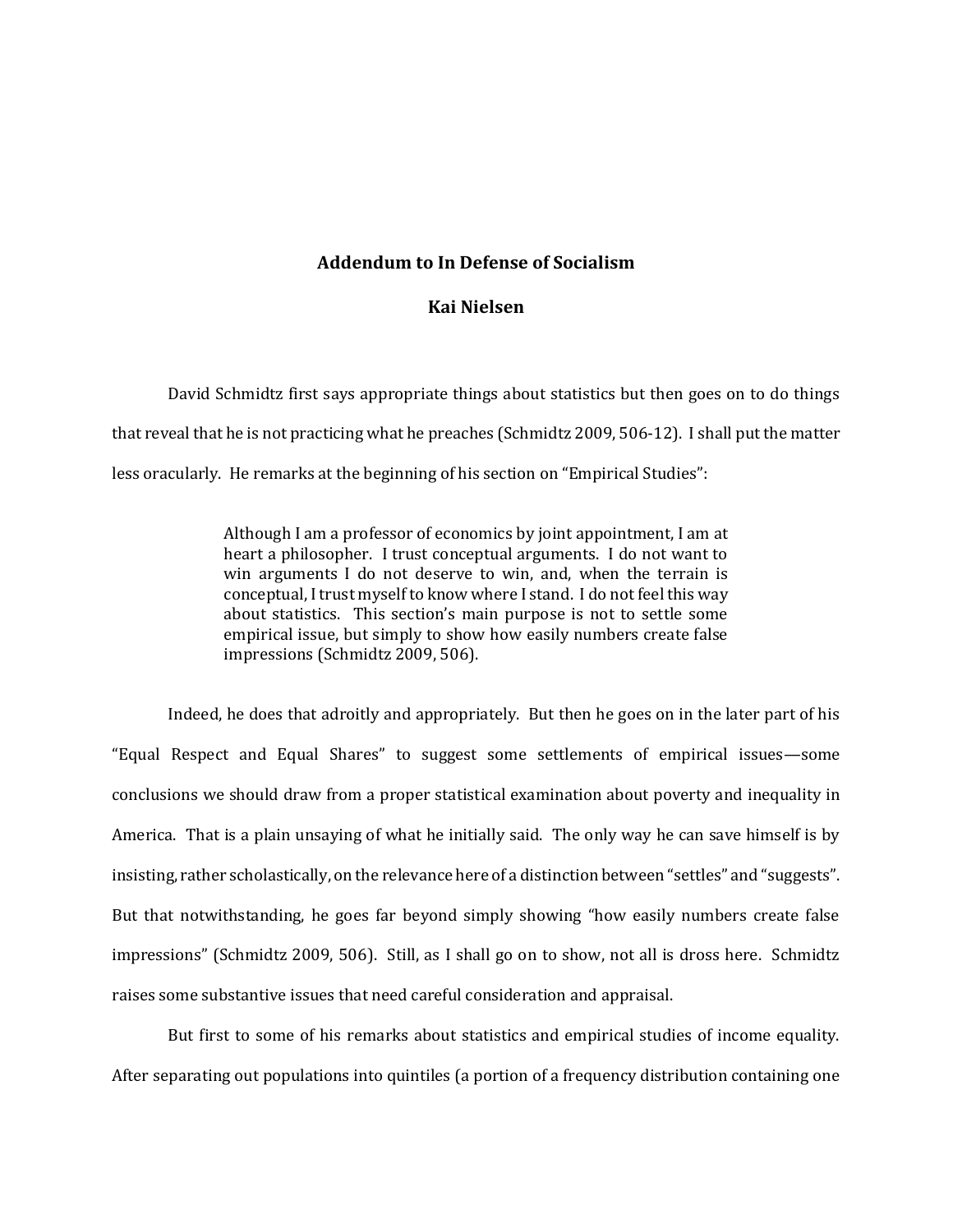fifth of the chosen sample), he first looks at populations according to household income rather than doing a headcount of individual incomes. Looking at populations in those terms, Schmidtz points out that for those two different things we will get very different answers concerning both poverty and income inequality depending on whether we are focusing on household income or individual income. With household income we will get a far greater stretch of income inequality. He remarks, "One major source of income equality among households is that some contain more wage-earners. When the number of wage-earners *per* household falls, average income as *household* income can fall even if *individual* incomes rise" (Schmidtz 2009, 506, italics in original). So we can plainly be misled here about poverty and income inequality. If we just stick to household income it will show up in our statistics as a fall in the bottom quintile's average income.

We should, as Schmidtz rightly points out, also pay attention in doing statistical analyses to which age group we are talking about. Someone flipping burgers in their teens may be in the upper quintile at age 45. Schmidtz remarks, "It is easy to dig up a study showing that average wages fell by, say, 9 percent between 1975 and 1997. But it is also easy to show that average wages rose 35% between 1975-1997" (Schmidtz 2009, 506). We can do either, he claims, depending on what we want to hear. But can we do so with equal legitimacy? Or is there no place for talk of legitimacy or illegitimacy when it comes to statistics? That, at least to my naïve statistical ear, sounds very implausible. *If* it is so, except as propaganda, we should forget about statistical analyses. That sounds to me doubly implausible. But I don't think for a minute that Schmidtz is suggesting that. I think and that quite legitimately—he is just warning us to be careful. Schmidtz says, again rightly, that in gathering and appraising statistical analyses we should recognize that we do not just have numbers but numbers that come with an *interpretation*.

*If* Schmidtz had stuck with what I have just been recording, that is, with what he initially promised to do—see my initial quotation from him—I would have no complaint or even unease. He would, that is, have been home and clear had he stuck to his promise simply "to show how easily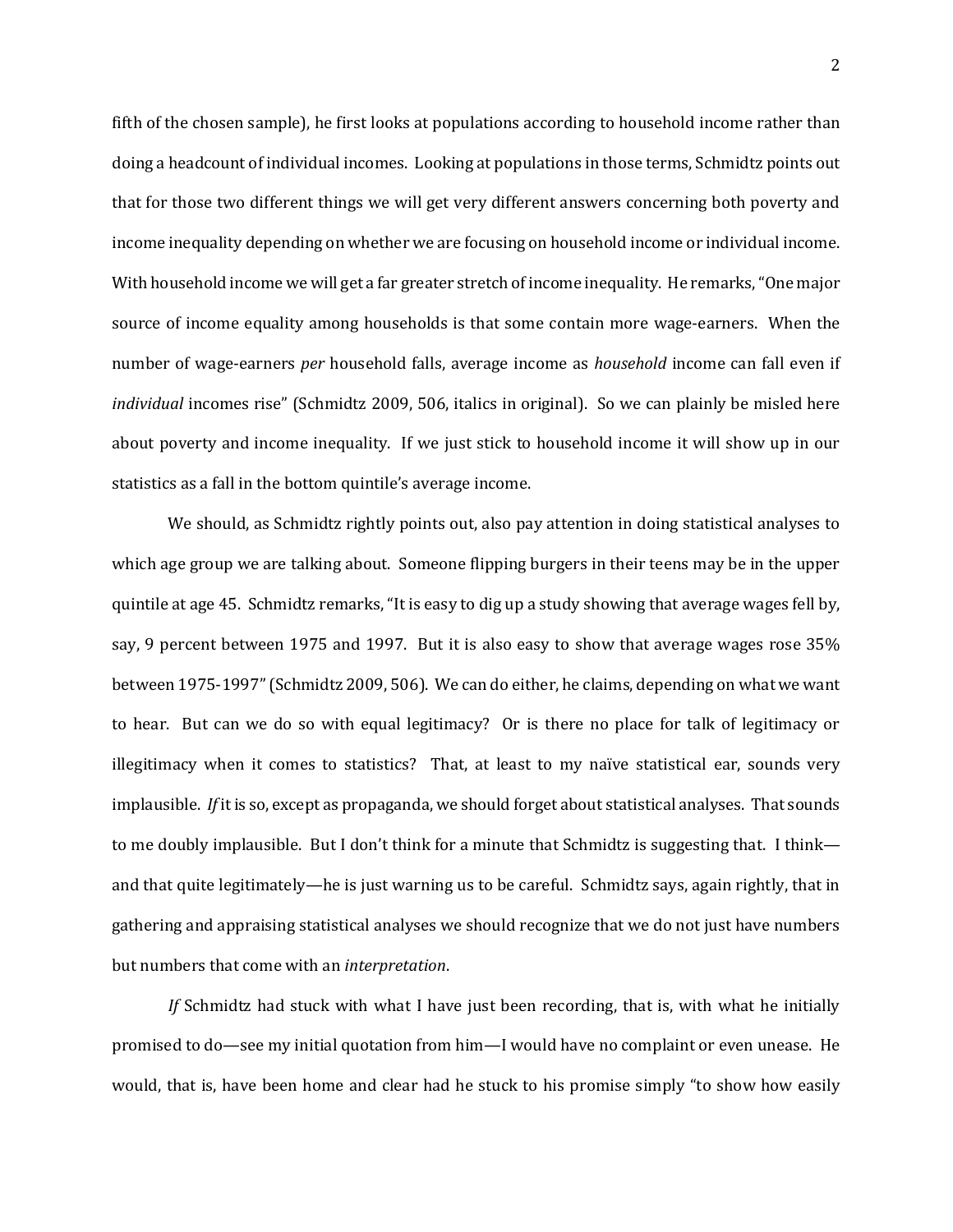numbers create a false impression" (Schmidtz 2009, 506). But he does not. He goes on after saying that all statistics come with interpretations to suggest, again quite correctly, that though all statistical findings are interpretive, some interpretations are better (more accurate?) than others (Schmidtz 2009, 510). (Perhaps there, viewing things *ambulando*, we will catch a glimpse of his criteria for which interpretations are better?) It is there, with his exceeding his own mandate, where I may have grounds for complaint. He can't limit his claim to competence as he does and then go on to argue about how we determine the adequacy of interpretations.)

Let me start more concretely to say just where I may have grounds for complaint by attending to a remark he makes after his perspicuous point about the importance of paying attention to age categories. Schmidtz remarks:

> The numbers seem to say that the top quintile cannot be characterized as a separate caste of aristocrats. To some extent, the quintiles appear to be constituted by ordinary median people at different ages. So, when we read that median income at the 80<sup>th</sup> percentile has jumped by 46 percent in real dollar terms between 1967 and 1999, we should entertain the likelihood that for many people living at the 20th percentile, that jump represents increasing opportunity for them, not just for some separate elite. It represents what many reasonably hope to earn as they reach the age when people like them take their turn composing the top quintile. Again, the fact that 45- to 54-year-olds are doing much better today, thereby widening the gaps between income quintiles, appears to be good news for a lot of people, not only for people currently in that age group.

> Even if the lowest quintile has not been getting richer over time, this does not mean that the group of people flipping burgers a generation ago is still stuck flipping burgers. Rather, the implication is that when this year's crop of high school graduates flips burgers for a year, they will get paid roughly what their parents were paid when they were the same age, doing the same things. (What else would we expect?) Again, if today's bottom 20 percent is no richer than the bottom 20 percent was a generation ago, the upshot is that the lowestpaying jobs do not pay much more than they ever did, not that the people who once held those jobs still hold them today (Schmidtz 2009, 507).

That is indeed good news for a lot of people—though he does not say what percentage of the population it was good news for. It certainly was for an increasing number of people in the North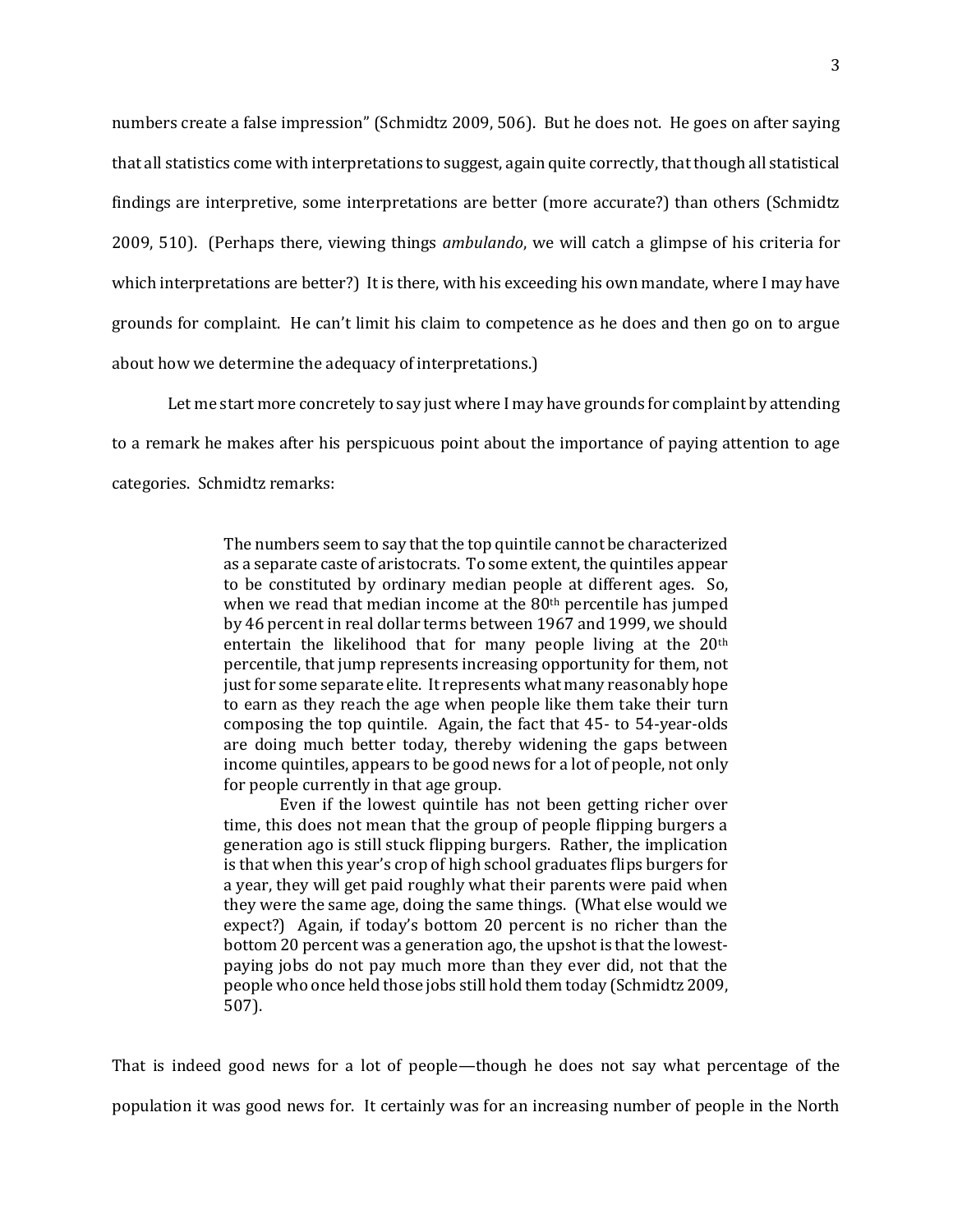during the golden age of capitalism (1946-70). But he ignores the extensive differences between people in the top quintile when he gives us to understand that there is not there a caste or elite of aristocrats. They are the superrich, particularly those whose families have been so for a long time, passing their fortune, power, and prestige from generation to generation. Think of the three generations of the Bush family or the Roosevelts, Kennedys, and Rockefellers. America, as distinct from Europe, was supposed to have escaped that. But it did not. It just hit it more successfully.

I speak here of the very top of the top quintile. And they in many ways differ from the ordinarily moderately wealthy people in the lower part of the quintile such as Schmidtz and me. I am speaking of people when they get to a certain age—say, between 45 and 55—begin to earn between \$100,000 and \$200,000 a year. They certainly are not suffering. They are reasonably well off. This includes most of the tenured professors in our society, though probably among them only a few of the professoriate gets near the \$200,000 end. (Still, we tenured professoriate are comfortably situated and have neither grounds nor motivation to complain about our own financial position or to envy the superrich, though we may fee—indeed hopefully so—that it is very wrong for them to be so rich while others are so poor and we may have contempt for them because of what they do to others and allow for themselves. Still, as a group we are generally sufficiently content with our own lot and (I think, unfortunately) do not want to rock the boat. Most of us, again I think unfortunately, can be depended on to support the capitalist order and generally status quo. People like Lenin saw this very clearly. The professionals, unlike people in the bottom quintile and particularly at the very bottom of the bottom of that quintile, the underclass, the ghetto dwellers, do not live at all badly, though this is not true of the non-tenured, non-tenurable professors who are hired year after year or even term after term. These conditions are very bad and are something that Schmidtz ignores.

But we tenured or tenure-tracked professors are quite different in many ways from the very small (0.1 percent of the population) group of the superrich, an elite which is *de facto* very small but very unconstrained in its power. Entry into this elite, that is very much into the high political class,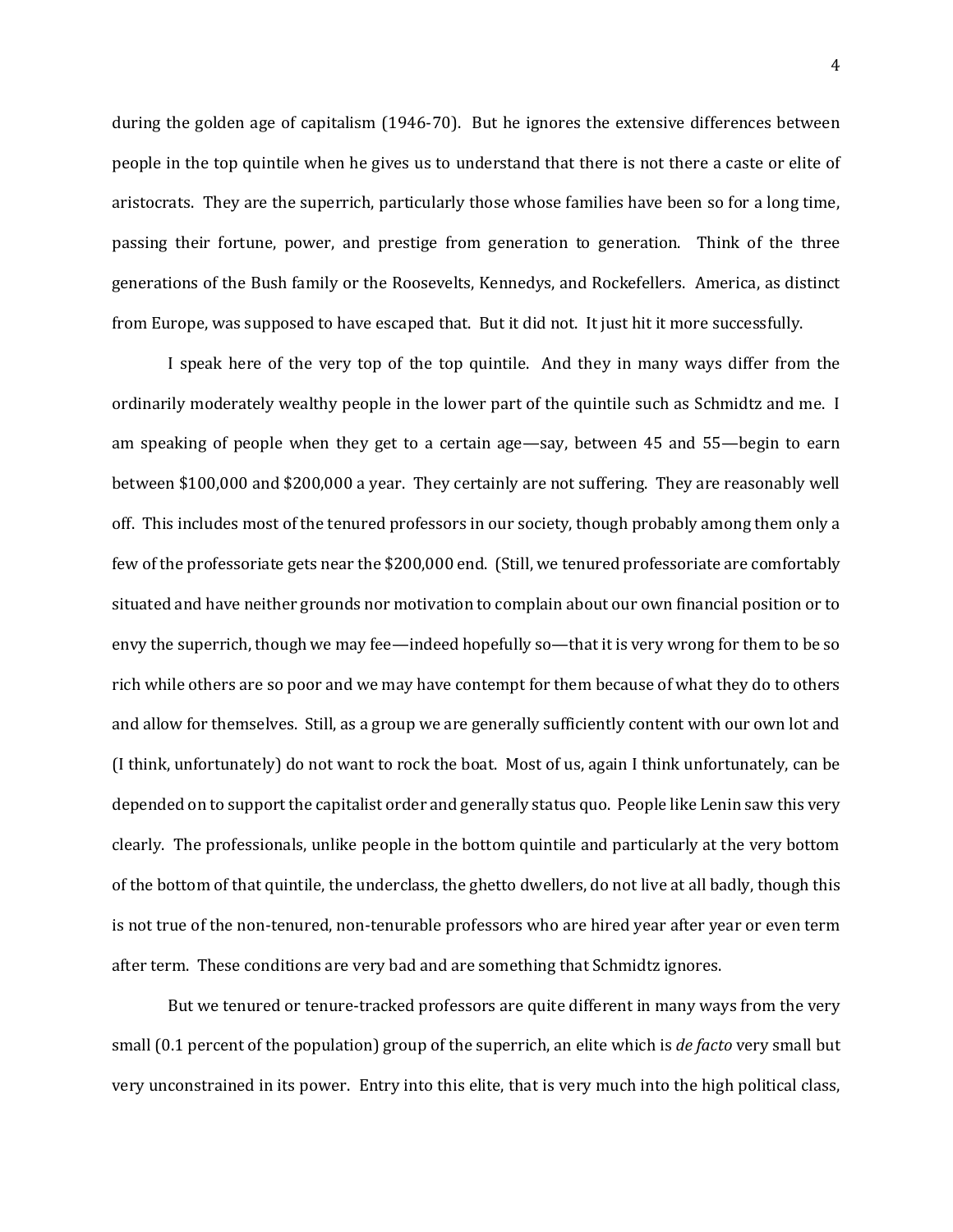the upper echelons of bankers and the CEOs of the large national corporations and multinational corporations, is *de facto,* though not *de jure,* limited. There are exceptions, of course, particularly for the high political class. Obama is a recent and striking example, though his mother was a professor, he went to Harvard, edited the *Harvard Law Review*, and taught at the University of Chicago. He is certainly not a working class boy made good or an underclass Afro-American rising from the slums. He came from the professional strata, a strata that is firmly reasonably high, though not the highest, in the highest quintile. It is not a part of the elite of the superrich, though *some* of the professional strata make it into that elite.

The elites sometimes have their differences—Obama and Cheney are not, to put it mildly, exactly on the same track, to say nothing of Trump and Sanders. The elites where they differ standardly, but not always, can compromise or be contained. When a member of such an elite, for example, Henry Wallace (Vice President under Franklin Roosevelt) decisively breaks with his class, he is excluded as someone who is anathema. Wallace was anathema almost as much as Paul Robeson, once a culture hero.

That such a superrich exists (and as a class or, if you will, a stratum) came out in a 2009 statistic in *The Economist* where it spoke of the "rising inequality—the top 0.1% of Americans earned 20 times the income of the bottom 90% in 1979 and 77 times in 2006—and a sense that the greedy rich have cheated decent working people of their rightful share of the pie" (*The Economist*, April 40, 2009, p. 15). No doubt this statistic is interpreted too. We are not just given a set of numbers. But is there any reasonable possibility that that statistic is so interpretable that the force of these remarks in *The Economist* are greatly reduced? Indeed, by being reasonably interpreted they instead may well be enhanced. That they would be reduced by any interpretation that did not practically come to a rejection seems very implausible, at least to someone as naïve about statistics as I am. And remember this quotation does not come from a left wing publication but from The Economist which, along with *Foreign Affairs* is a major spokesperson for neo-liberalism and capitalism. But Thomas Piketty, who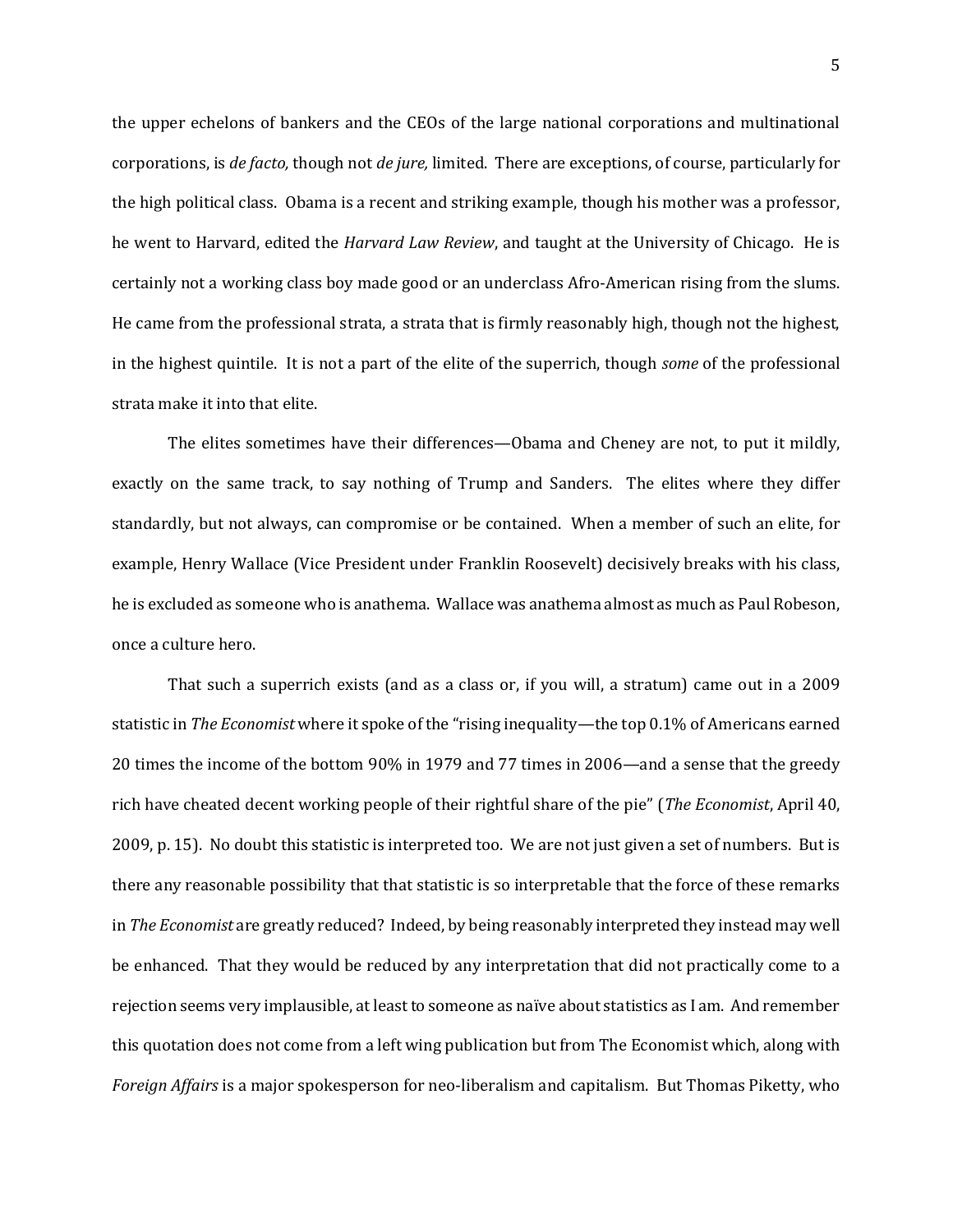hardly can be accused of being naïve or uninformed, makes much of the use of inequality with considerable empirical backing.

Indeed, Schmidtz is right that there are many people on the lower end of the highest quintile—people making \$100,000-200,000 more or less a year. But they are in a very different position in the world than the ruling elites—the 0.1 percent of the population—who have most of the political power, the effective control over the mass media, the banking system and related financial systems, and are the captains of industry. And it is not that the \$100,000-\$200,000 a yearers want to replace them. I doubt very many, if any, of them aspire to that. But some of us want people to know, really know, about these superrich and come to have a sense of their power over the lives of others and the injustice they as a group perpetuate. And some of us would very much like to see them replaced by a much more egalitarian structure of power, of ordering of societies and the world. (And for full disclosure, that includes me.)

*Perhaps* these \$100,000-200,000 a yearers constitute an expanding and increasingly influential middle class with some say as a class as to how things go in the world. I suspect it is precious little but even if they have some say, and even an increasing say, it is nothing (or perhaps I should say more cautiously, very little) in comparison to that of the elite and incredibly wealthy and powerful—the 0.1 percent of the really high elite, the very pinnacle of American society and more generally of capitalist societies. They, part of the capitalist elite, are the ones who run the show. Americans and other people of the North who are not part of that elite make up most of the top quintile. But they are in a quite different position from that elite. We live, as David Schweickart and Eric Hobsbaum show, in a plutocracy or an oligarchy, not a democracy. We elect our leaders from a list of candidates selected by the elite. The corporate powerful run the world and not in the interests of or for the good of the people, in spite of what Obama and the Clintons claim for themselves. They, if we look at their support, are not exceptions to this. Sanders would get a lot of money from relatively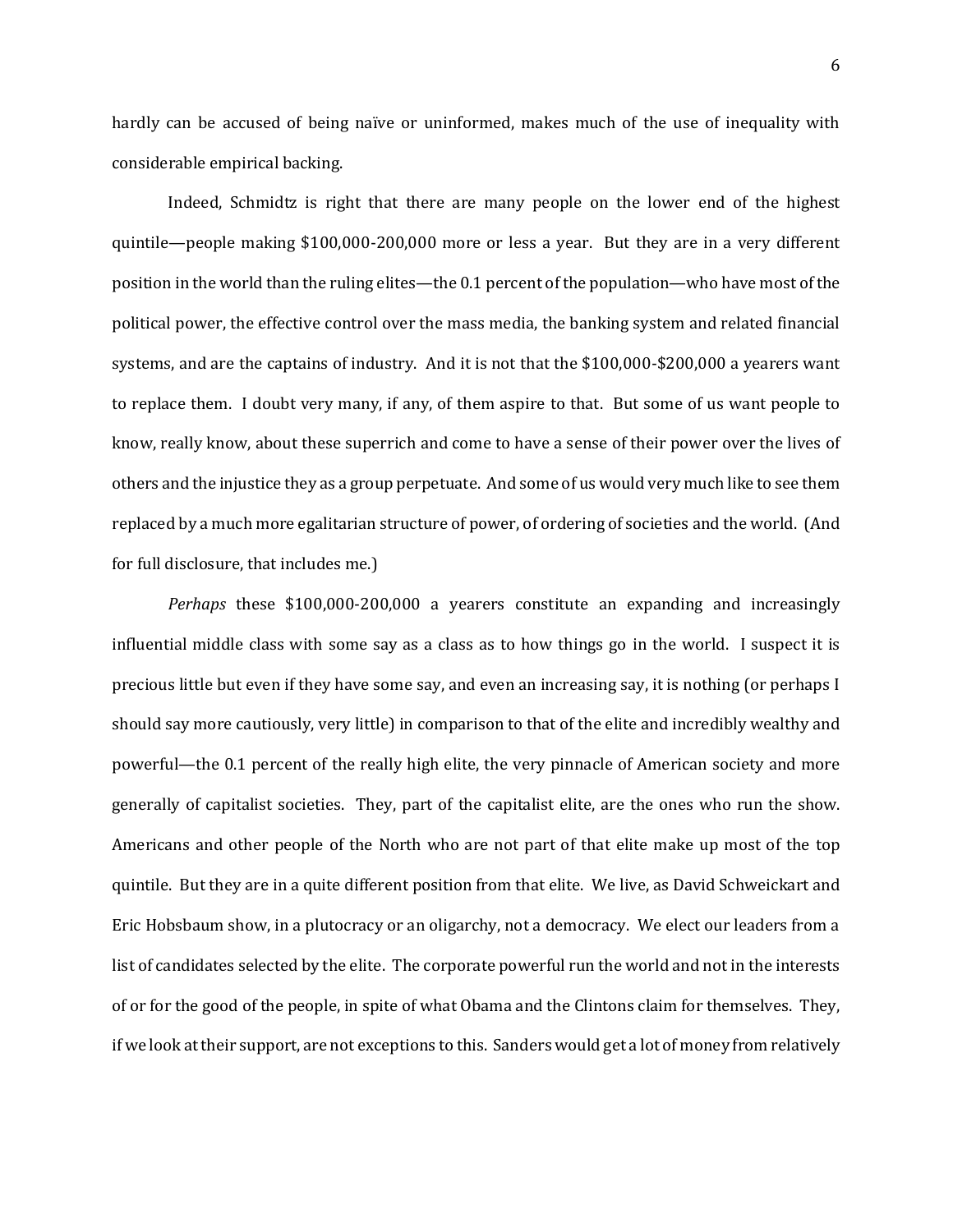poor people but that is nothing when compared to the support by the 'progressive' segment of the capitalist class, e.g., Obama and the Clintons.

Even in primaries, as in the United States, we still have such a selected list. And any party that has any chance at all will have their candidates taken from such a list. There is in the United States no working class party, let alone an underclass party. Any party that has any chance of winning in the United States that does not have its candidates for high office coming from such a list is nil.

In France, Sweden, Italy, Spain, Greece, and Germany, for example, we have parties sometimes even governing parties—calling themselves socialist but, though they are usually a little better than their right wing adversaries, their labels to the contrary notwithstanding, they are capitalist parties now adopting neo-liberal economic policies sometimes modified by a little Keynesianism. But none of them take any steps at all toward public or common ownership and control of the means of production or seek to empower workers. The last attempt at that came from the Swedish social democrats with Rehn-Meidner plan to gradually buy the capitalists out with a 20 percent tax on corporate profits to "flow into wage earner funds to be reinvested in the corporations. The effect would be to build towards collective ownership managed by the representatives of the workers" (Harvey 2005, 112). But this amounted to a buyout of capitalism and a transfer of power, albeit gradual, to the working class. This, as David Harvey well puts it, "amounted to 'a front assault on the sanctity of private ownership'. However generous the terms of the buyout may have been, the capitalist class was threatened with gradual annihilation as a distinctive class" (Harvey 2005, 111- 13). Smelling a rat, the Swedish capitalists responded. They effectively mobilized their forces and destroyed this move toward socialism. The campaign—indeed, what Harvey well calls a propaganda campaign—against what the Swedish capitalists regard as excessive welfarism and government control causing, they claimed, economic stagnation, finally pressured even the Swedish social democrats to adopt a 'circumscribed neoliberalization' (Harvey 2005, 114-15).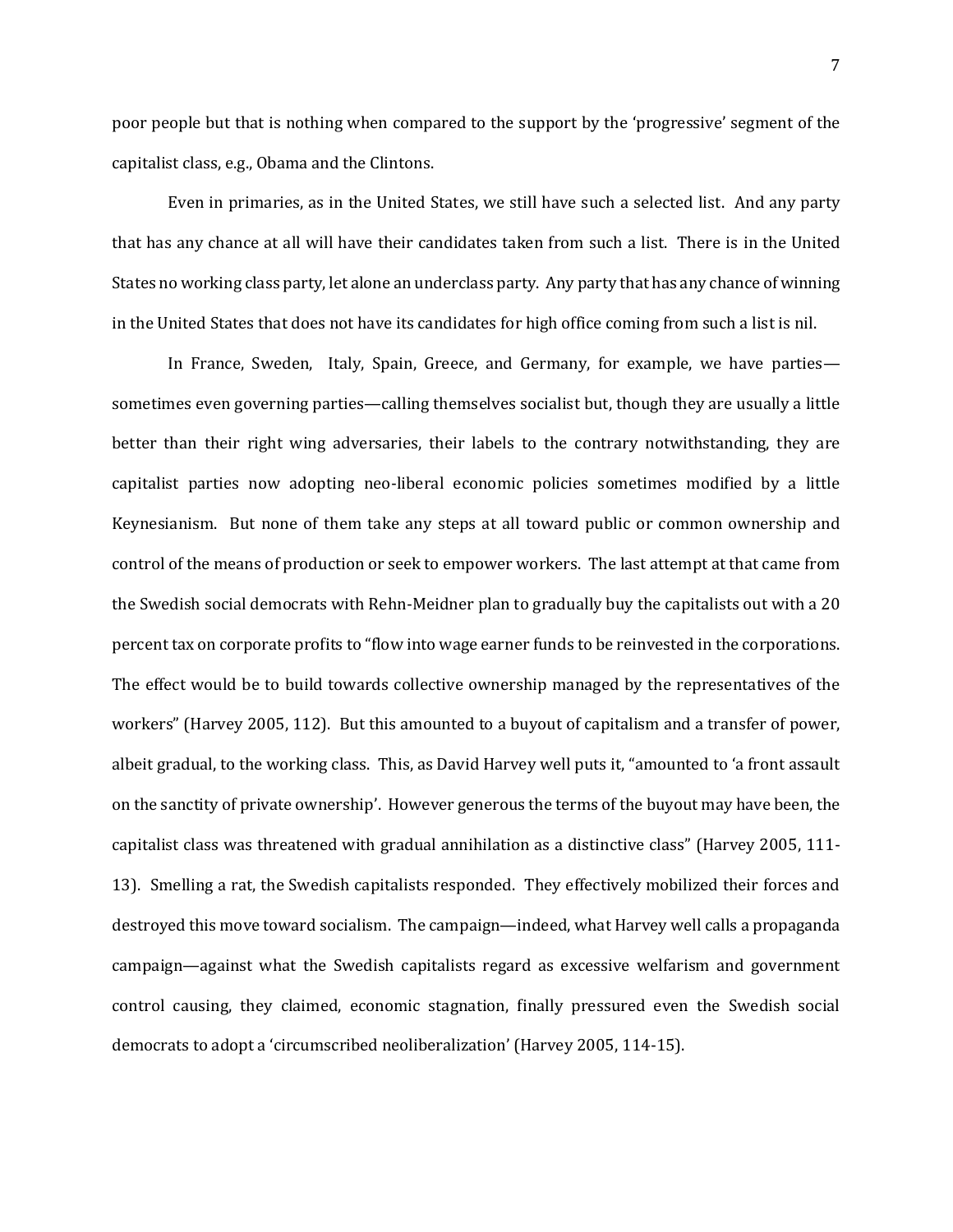All the present day so-called socialist parties in what in reality are not democracies but plutocracies are capitalist parties, some of them more firmly oriented in capitalism than others and some having something that somewhat resembles a human face. Sweden rather more adequately than France.

We must, in reflecting on the societies that are our lot, not only talk of quintiles but of different strata within these quintiles—strata sometimes with different outlooks and different stances and some more radicalized than others. (Here we have something which needs some difficult sorting out (Williams 2006). But these strata distinctions can be carefully articulated and be subject to statistical analyses. Of course, we still remain with a plutocracy but with these analyses we can perhaps better see where there are points where we can perhaps effectively challenge this small but very powerful hegemonic elite.

Parallel things to what I said about the superrich should be said about the very bottom of the bottom quintile. That bottom was classically (and then somewhat pejoratively) referred to as the *lumpen proletariat* or later, but then not pejoratively, as the *underclass* (Williams 1987 and 2006). I speak, bear in mind, of the very bottom of that lowest quintile. Schmidtz, in talking of the lowest quintile, speaks as if it was routinely to be expected of people in that quintile that they go to university. But when Barry speaks of the poor (the people he is primarily talking about and that I am as well) he speaks of people the vast majority of which will never go to university. He speaks of people who often are disadvantaged even before birth because of their mothers, through lack of proper nutrition, not having the appropriate body fluids. Barry speaks of mothers who are poorly educated, without work or having only poorly paid and insecure marginalized part-time work. These mothers are not in a position to give their children the endowments that would help them get on in the world. The children of this underclass as well as their parents and not infrequently the parents of their parents have suffered from the same underclass condition as they do—a condition that Barry and I have specified. They come to school often without breakfast and falling asleep from fatigue.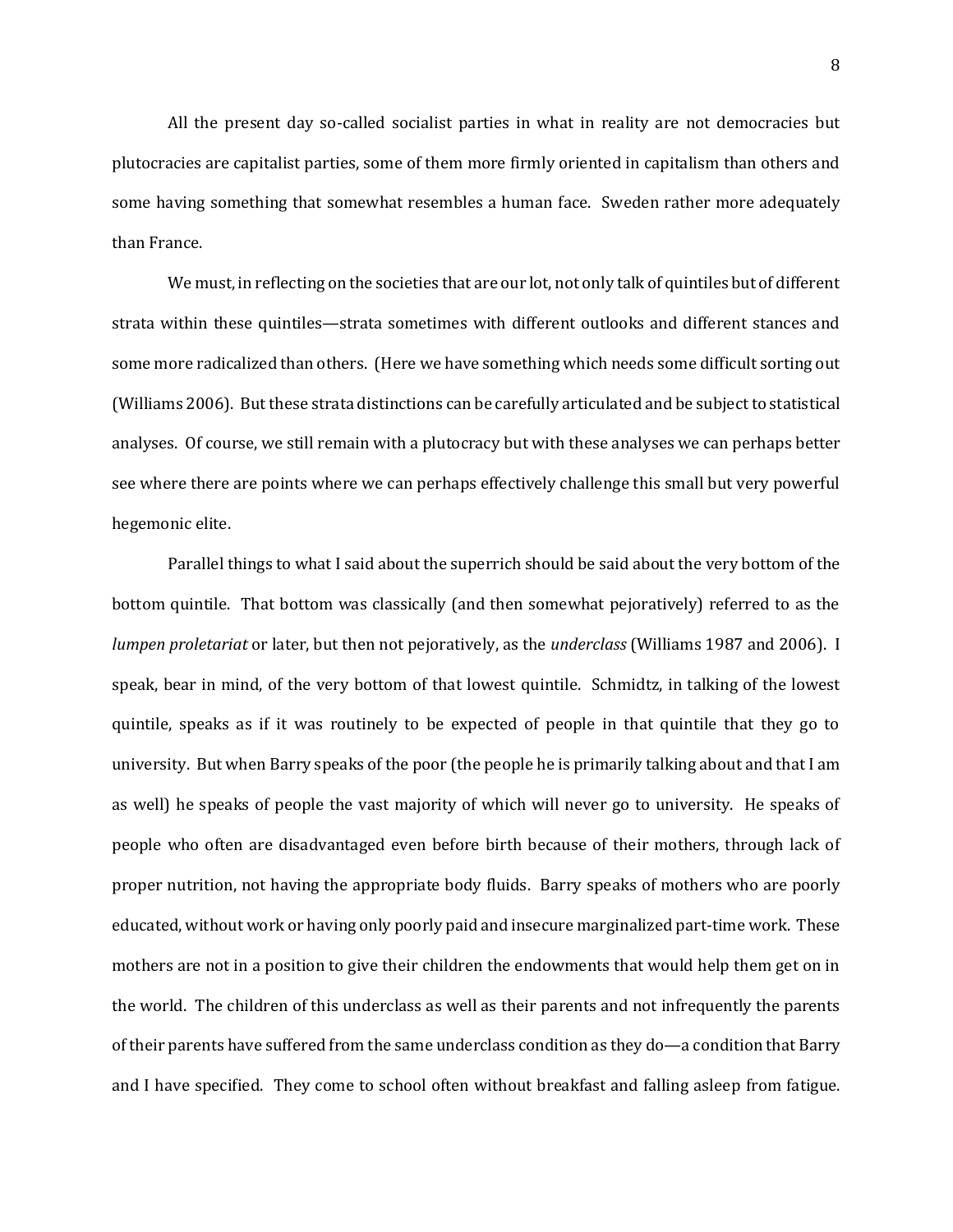Predictably, in such a situation they do badly in school, drop out as soon as they possibly can, and are sometimes even when they are in the later grades still only barely literate. When they leave school, if they find work at all it is badly paid and often temporary marginalized work. They are people who not infrequently fall into crime and get put into jail. After they get out they cannot find any job at all and then often return to crime and sometimes to drugs. They get jailed again, sometimes for longer terms, and so on and so on the circus goes. They do not participate in 'The American Dream'. They are people without a future. They are part of what has been called *the culture of poverty* eking out a dreary life on welfare in the Global North and even more precariously managing just to survive in the global south.1 There are, of course, a miniscule number of exceptions who do escape the poverty trap. But they do not count for much in the big scheme of things. We should be glad of their clawing their way out if it is not a ruthless crawling out over the bodies of others. This is not what counts in trying to right the scheme of things (of getting a fair shake).

I do not know if this underclass is growing, diminishing or is in roughly a steady state in the lowest quintile. I would conjecture that it is increasing from the number of homeless and beggars I have seen in the last five years or so. But this, of course, is impressionistic and can hardly be relied on. From when I write this (2009), it appears that in the United States and Canada there are more destitute people than before. Moreover, with the recession/depression (call it what you will) in full swing, the number and size of tent cities on the periphery of cities in the United States or people living in their cars is growing. They are the recent American version of the shanty towns of the Second and Third Worlds, though not made to be so permanent. Indeed, if we speak more widely of much of the world we live on a planet of slums. Still, I do not know (again, relative to the growing size of the population) whether the poor working class is growing or, as Schmidtz *seems* to think, diminishing. But poverty and inequality in the countries of the North and most dramatically in the United States are growing and growing steeply. But with poverty and inequality both *within* countries and *between*  countries of the North and, even more importantly, globally, good statistical analyses are urgently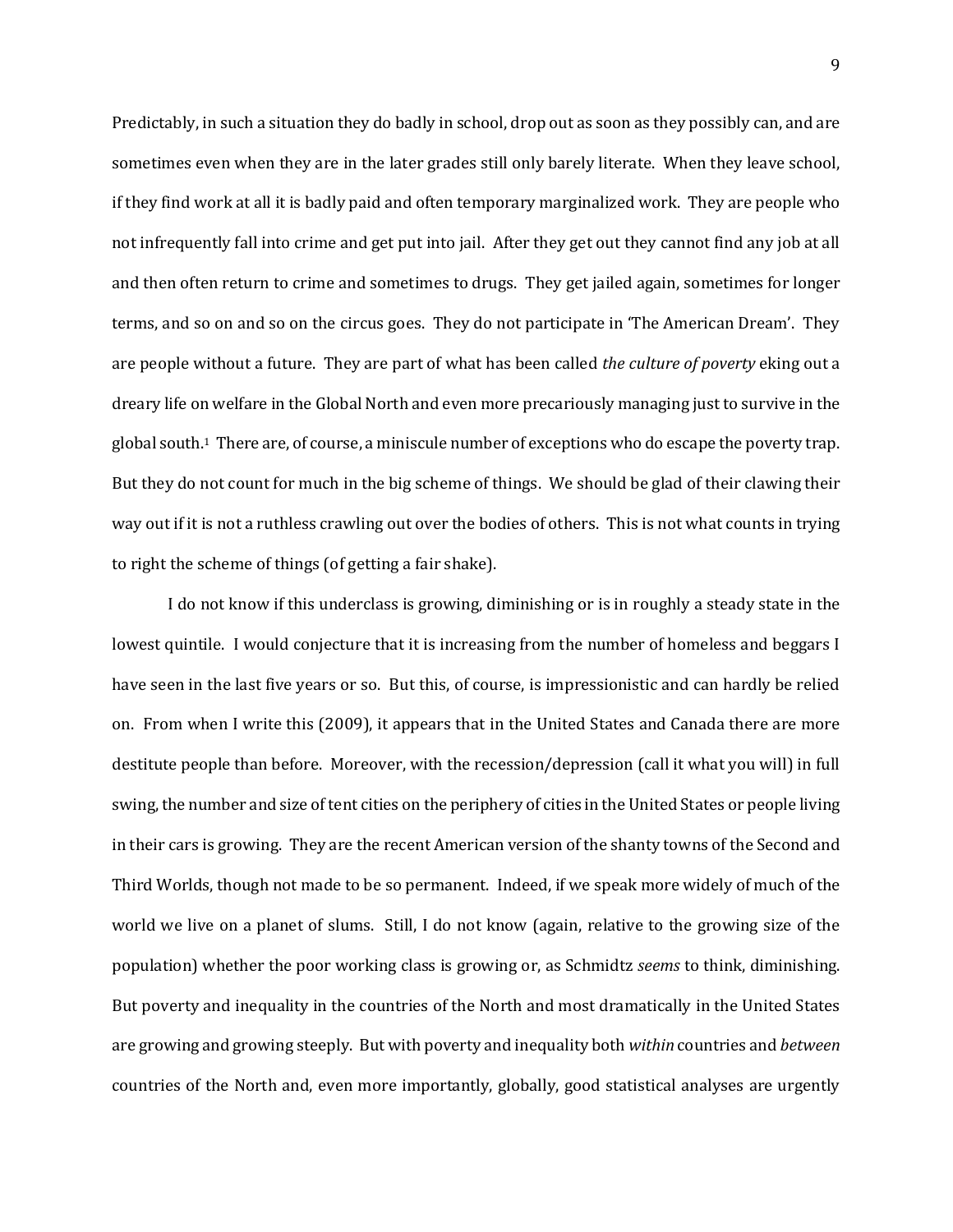needed. It would have to be one that gives attention to the lowest stratum in the lowest quintile, though not only there but extensively there. We would have to give, as well, close attention to what is to be called 'the lowest stratum' of the lowest quintiles and not be arbitrarily stipulative. We need good statistics here. But we also need to have accurate descriptions of what our statistics are about. This requires, given left wing emancipatory interests, accurate descriptions of certain determinate subjects. An important one of these needed accurate descriptions is of the conditions of life of the children as well as the adults of the lowest stratum of the lowest quintile. We need, with that description vividly in mind, to compare that condition of life with that of accurate descriptions of the life of children of the middle stratum of the middle quintile; people, that is, who are paradigmatically middle class. Finally, and equally importantly, we need to compare the stratum at the very top of the top quintile—the 0.1 percent *The Economist* noted (not arbitrarily) as the *superrich* (though they did not call them that) along with a description of their life conditions, including their beliefs and attitudes and access to power and willingness to exercise the power and how they carry that out in comparison with the income, wealth, power, and life conditions of the 90 percent of the population below them. (This will exclude the underclass who are still lower.) Here we should have a headcount of individuals rather than households. But we should also study the culture of the superrich similarly identified. This is something that is very difficult to study, for as compared to the lower classes, including the underclass (people in the lowest quintile), which have been exhaustively studied, there is little access to the superrich, the ruling class if you will. They are, generally speaking, a secretive and well protected lot.

For looking at some quintiles or for some strata within a given quintile it is, as Schmidtz points out, important to look at age groups. But I doubt this is of much, if any, importance in studying the superrich or for comparing them with the lowest stratum of the lowest quintile or even of then next highest quintile.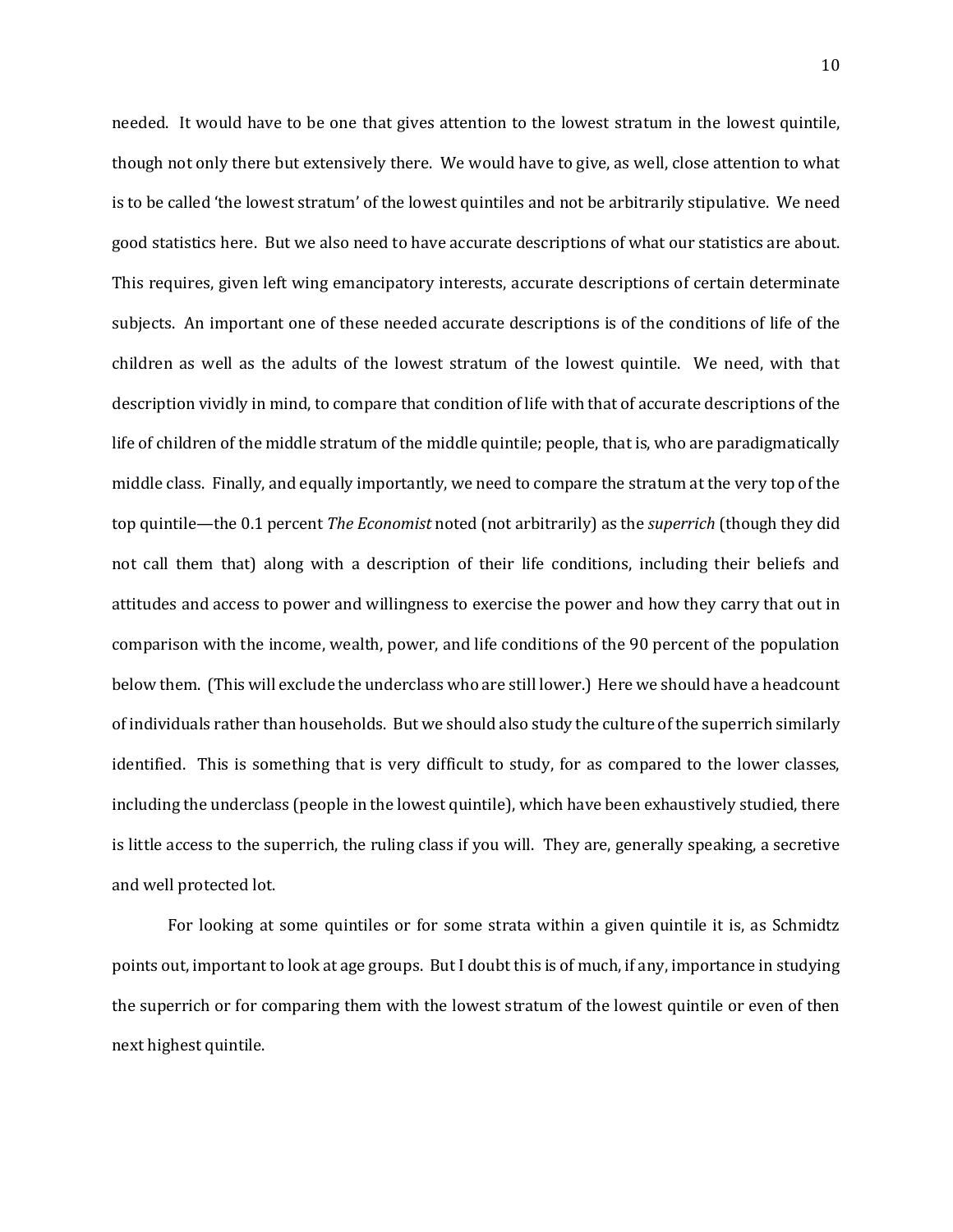The kinds of questions that I have just spotted for analysis requiring statistical, descriptive, interpretative, and explanatory answers are something, or so I think, that goes well with a left agenda, but it does require one. Schmidtz points out that sometimes people, dishonestly if done willingly and honestly but mistakenly if done unwittingly, misuse statistics. But this use of statistics in answering the above questions, though not the whole of the matter that is involved in answering these questions, is likely to be an important part of the matter. I do not see why people pursuing a left agenda, or for that matter any agenda, *need* come up with statistics that just gives them the answers they want. I expect in answering these questions it often would in some rough measure yield the answers they want and I guess that is why many engaged in such an inquiry. But not because they want to *gerrymander* things to fit with what they want. That is not what we on the left want. Rather, we on the left, where we are not propagandists as many are not, want and insist on what we hope to be an impartial analysis which will show us for a given time what probably is the case for a given phenomenon. We will also hope that the inquiry *impartially carried out* will ascertain things that will be an answer that furthers our emancipatory agenda but in a way that is scientifically respectable. If we try to cook the books we are indeed being propagandists in the plainly negative and pejorative sense of that term. But it is not unreasonable to hope and indeed even to expect that an impartial inquiry on the subject we are attempting to study will yield the emancipatory answer we seek or something like it. We may and should, quite consistently with that, use all our investigative powers to refute a favored hypothesis of ours, for we, in seeking to carry out our emancipatory project, want and need to ascertain what is warranted and what is not and this requires an impartial investigation. To so come at things with those ends in view is not cooking the books. It is just the opposite. But we must be careful that we do not trick ourselves here. That, in such contexts, is a genuine wrong.

All statistics are, as Schmidtz claims, interpretive but, as his own arguing reveals and as I have already remarked on, he does not think that *alles ist relativ* here but that some interpretations are better than others, that is, come closer to telling it like it is. And, for what it is worth, I think that he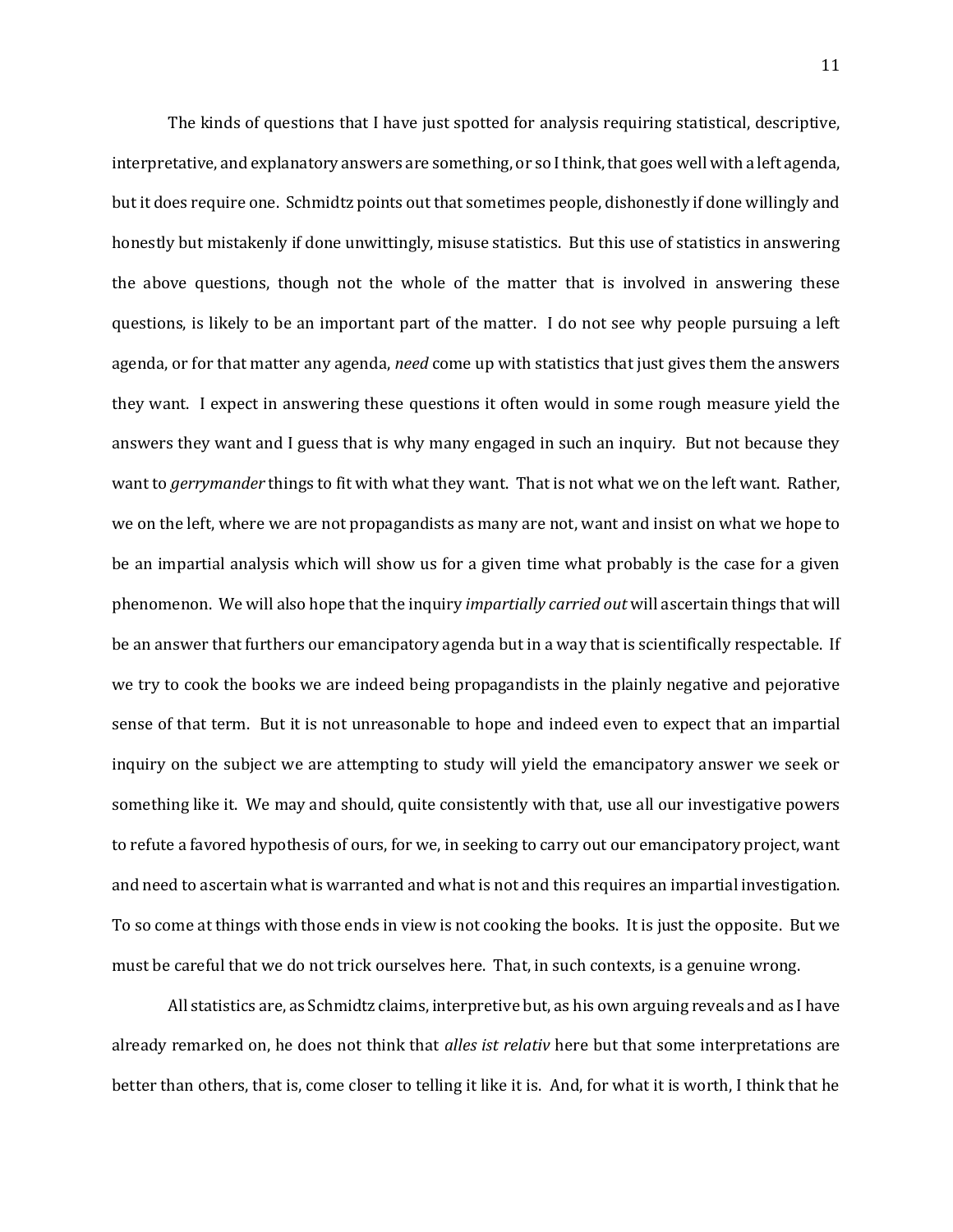is right in this. Unlike some postmodernists, he does not believe there is no telling it like it is or at least roughly like it is. If we had careful statistics—nonpartisan statistics using informedly disciplined techniques (informed in statistical gathering) on the questions I asked above—I think it would give us something that is approximately true (that is, well warranted, all that we can rationally and reasonably *take* for true) and that is extremely helpful.

Barry argues, as do I, that in crucial respects—we do not say in all respects—that things are bad and getting worse. (I initially wrote this in 2009. Now, in 2016, they are much worse.) We don't say this simply on the basis of world poverty and growing inequality, though we do ague that is part of it. But we must not conclude in so reasoning that because there are more people living on the equivalent of one to two dollars a day (a condition of extreme poverty) that the world is getting more impoverished—though there is more impoverishment in the world for the world's population has grown—but that does not entail or establish that people are proportionally more impoverished globally. There might not be worldwide such a proportional reduction of poverty but, then again, there may be. But greater proportional poverty will not be established because there is more poverty in the world when that results from there being more people in the world. The world's population is continuing to grow. It was two billion when I was born (1926); it is six billion now and it probably will be ten billion by midcentury. To show that poverty is increasing in 2009 worldwide relative to the population in 1990 or 2000 or any year previous to 2009 is to show that more people *proportionally* were living on the equivalent of one or two dollars a day than in those prior populations. But this seems at least not to be true if the relevant statistics are approximately right. However, if we exclude Asia where, though there is still an incredible amount of poverty as well as inequality, the former has been somewhat reduced in recent years (Sen 2009). If we ignore Asia and include Africa in our calculations it seems at least that global poverty and global inequality is growing. But to exclude Asia or any part of the world if what we are trying to determine is the extent—the increase or decrease or steady state—of global poverty or global inequality is obviously arbitrary.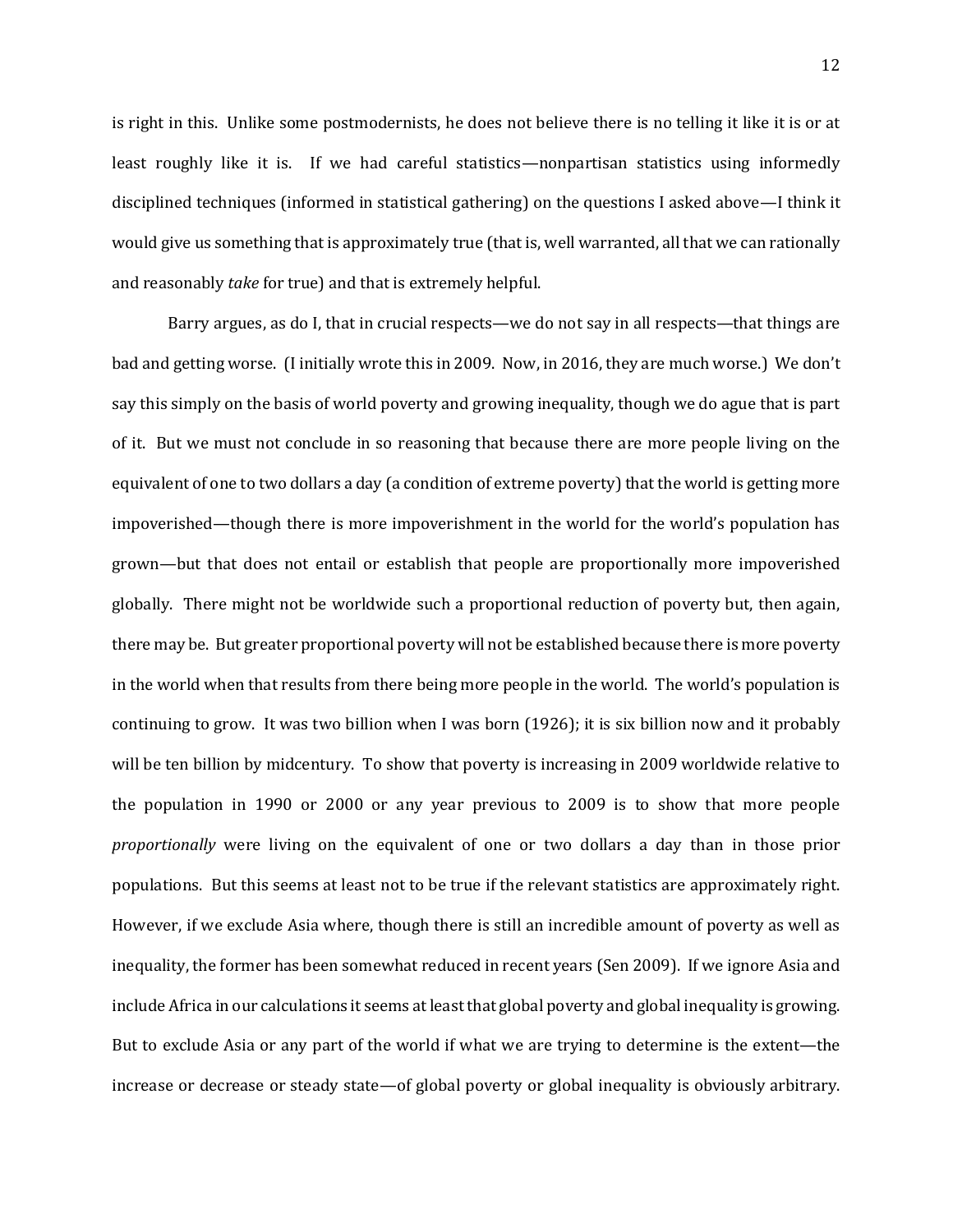But in any event the extent of poverty in the world is staggering and appalling and often made without caring for swaths of human beings. And if things go on like they are now the poverty and inequality in our midcentury world will still be at least as great and very likely even greater. Moreover, even if things vis-à-vis poverty remain proportionally the same or even if it is somewhat reduced, it will be exacerbated by then by the effects of global warming, e.g., more lands turned into desert and more lands salienated by the rising levels of the sea.

That aside, we learn that in China and India poverty is lessening somewhat. But it still remains appalling. Moreover, both Pogge and Sachs show that it is increasingly so, at least in its extreme form (Pogge 2002; Sachs 2005). Schmidtz thinks the opposite. While he doesn't think the world or even the United States is a rose garden and while he claims to be neither an optimist nor a pessimist, he thinks that in certain determinate ways the world is getting better at least in the United States, the only place he considers. (That, note, is a considerable and very arbitrary constraining of things.) But it does seem in the Global North—another arbitrary restriction—that things there, though in some places more so than others, are getting better. But even there dramatically racism is on the rise, homelessness increases, food banks are more in use, and killings increase. Moreover, even more so for the world taken as a whole, whether life, all things considered, is getting better is another kettle of clams. He only claims that in certain respects things are getting better. Some might say—I think mistakenly—that we cannot about things getting better or for that matter worse ascertain or even reasonably conjecture this for 'all things considered', though my impression is that we are going from bad to worse. To try to do that may even be *hubris*. But let us see if Schmidtz's arguments are persuasive here, even for the United States.

Schmidtz wants to know two things for the United States: (1) Are people doing better than their parents were doing when they were at the same age? and (2) Do people generally do better as they get older? He thinks the answer to both is a qualified 'Yes', though this, of course, he readily acknowledges, is not so for all people in the United States. (There are, after all, 35 million there living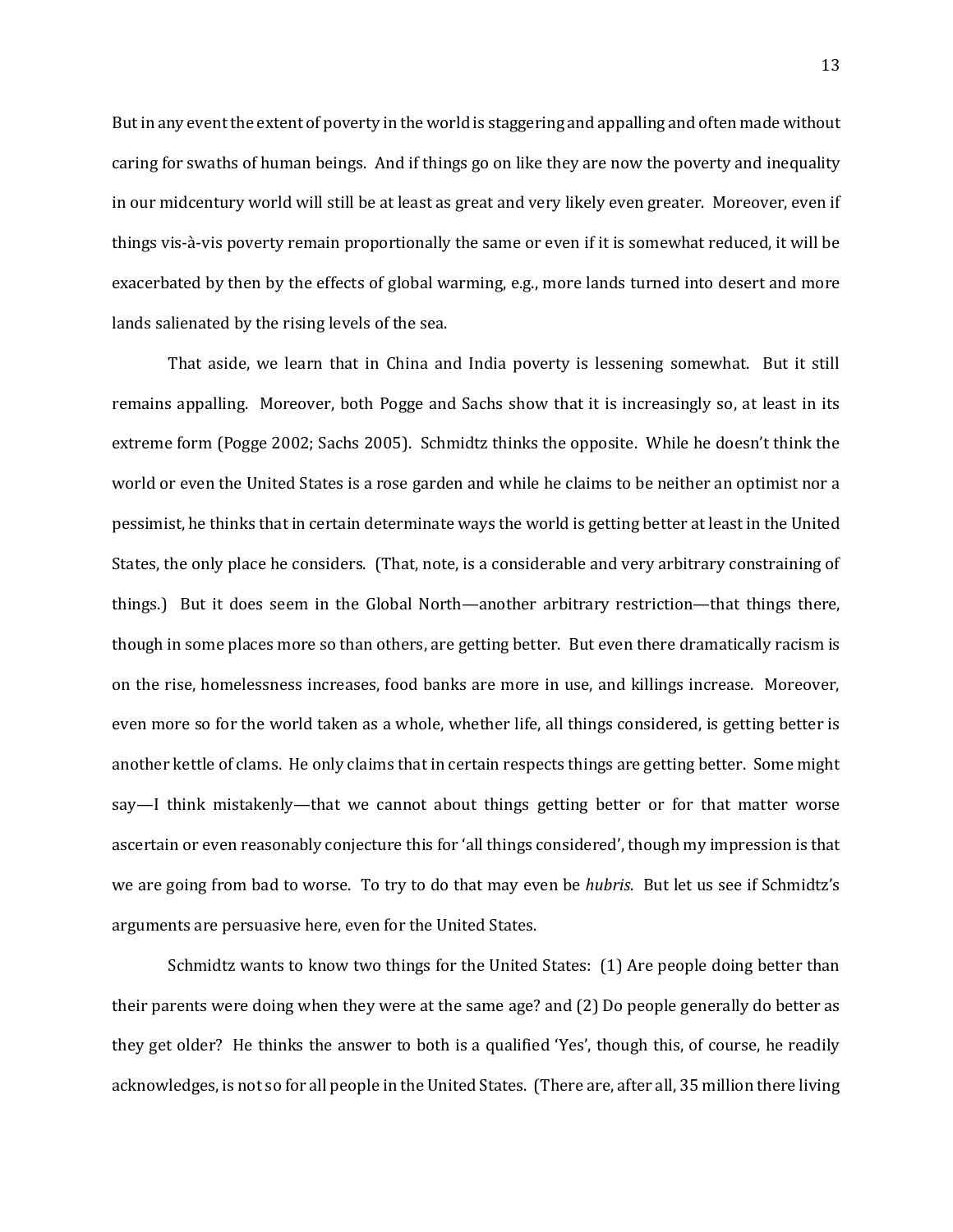on or below the official poverty line.) He points out that in 1967 only 3.2 percent of households in the U.S. were making the equivalent of \$100,000 US a year. By 1999, the number had risen to 12.3 percent (Schmidtz 2009, 508). So he concludes that it is not only the superrich who are getting richer. Millions from the upper middle class joined the ranks of the somewhat rich but, though he does not add this, certainly not to the ranks of the superrich. Now (2016) 6% of the people own half of the world's wealth.

We also can see that *The Economist*'s statistics as well as many other statistics are saying much the same thing. (Can we plausibly believe that *The Economist*'s statistics here are unreliable? That seems to me very unlikely and I would bet—though of course I don't know—that Schmidtz would agree.) These statistics show that a not inconsiderable number of people are getting somewhat richer does not show that the people described above (what I have called the underclass)—people submerged in what has been called 'the culture of poverty'—are getting any better off. The ghetto poor are still with us. And with the rise of neo-liberalism they are worse off. Their welfare payments relative to inflation have not risen. They get less and less for their meager payments. And—something Barry shows—their health care and with that their health generally speaking is worse than when the provisions of welfare states were more generous (Barry 2005, 70- 94).

What would be crucial for Schmidtz's worst off case is whether a carpenter, a plumber, a worker in an automobile factory, a garbage collector, a clerk in a bank, a checkout clerk in a supermarket, or a hairdresser, as compared with workers at the upper end of the middle class, are comparatively better off as they grow older up to retirement when they have stayed on the same or a similar type of work since they came into maturity. Do they get better off or do they stay at roughly the same wage levels (adjusting for inflation) all their adult lives? I don't know the answer to that but unless they have a very strong union (something they seldom have) I suspect they do not get significantly better off. Perhaps the same thing is true for all the above type workers? But to be a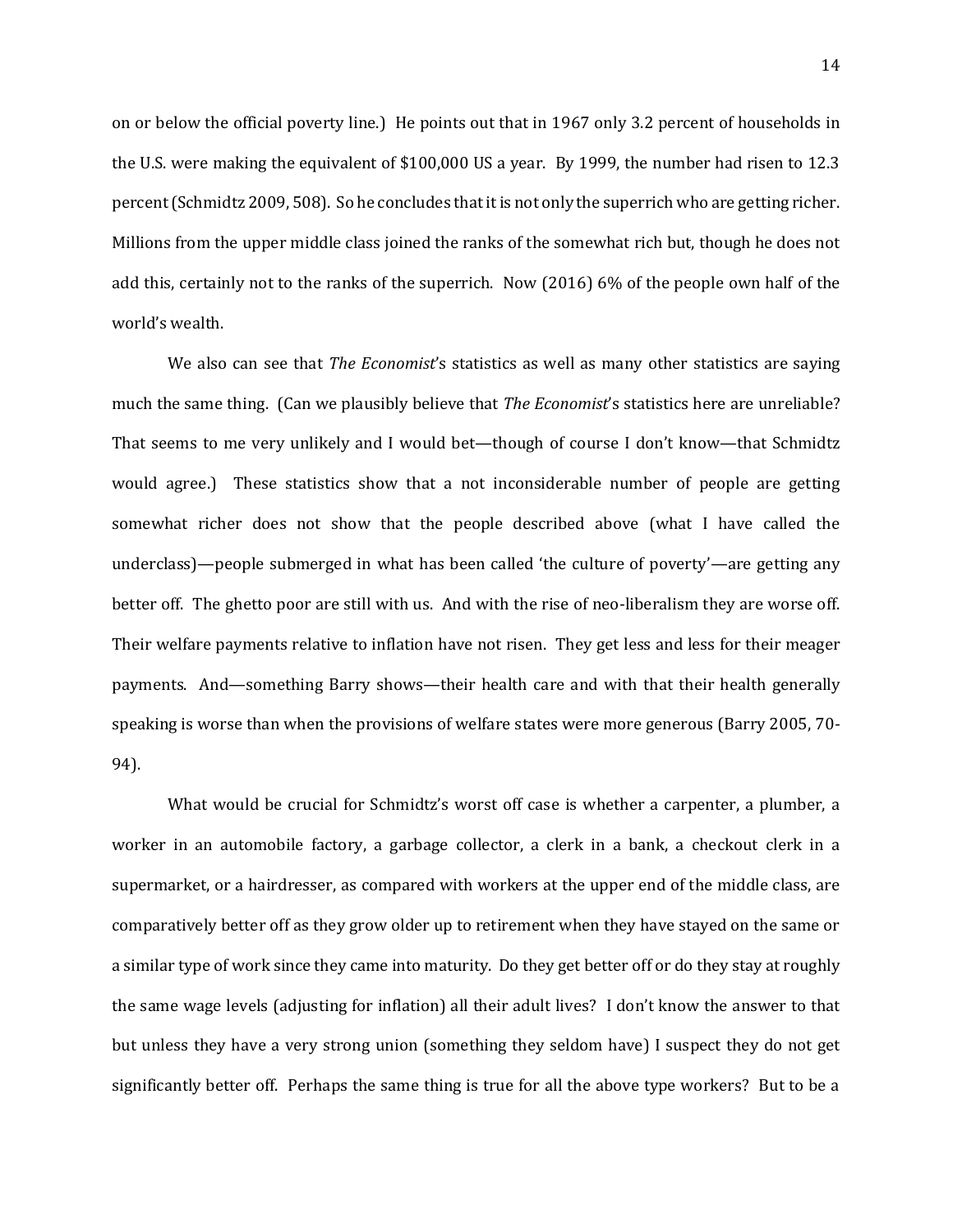carpenter rather than a checkout clerk in a supermarket is a rather different thing normally with different endowments and entitlements. Seniority meant something for autoworkers, workers with unions. Is this true of checkout clerks in a supermarket? But neither of them is in the position of a graduate student flipping burgers or being a bagger in a supermarket, as I once was and then after graduation a year or two later I became an assistant professor. But my salary was very much more at the end of professorship than at its beginning. The same thing is true for most professors but not for unskilled workers.

Schmidtz gives us no evidence about these matters and he cannot rely on his very discriminating statistics to be of much help here. The type workers mentioned are not among the workers getting much richer as time goes on for them. They would only get marginally richer. Even if they have secure jobs, whether the above go up the job ladder and become substantially richer as they grow older—whether they get increasing seniority in their workplace—is not evident. It is one thing in this respect to be an autoworker; it is another thing to be a checkout clerk in a supermarket. It is one thing to be in the police force; it is another thing to collect garbage. And after retirement will any of them have a substantial and secure pension? This is usually true for professors, engineers, high skilled technicians, and accountants working at a university or a large and stable firm. But whether it is true, or substantially true, of some of the workers in the categories mentioned above is not evident. Certainly it is not true of the mass (though in the Global North, a diminishing mass) of low paid unskilled workers—the so called lower class—that are near to becoming the underclass. (For the distinction between 'lower class' and 'underclass', see Wilson 2006, 111-13.) Moreover, while there were once relatively secure and stable though low paid jobs for unskilled workers (say, on assembly lines) in factories, now these factories have for the most part moved from the Global North to Third World countries and there has in the North been less and less work for unskilled laborers and where there is work at all it has been less secure work. Moreover, the robots are coming.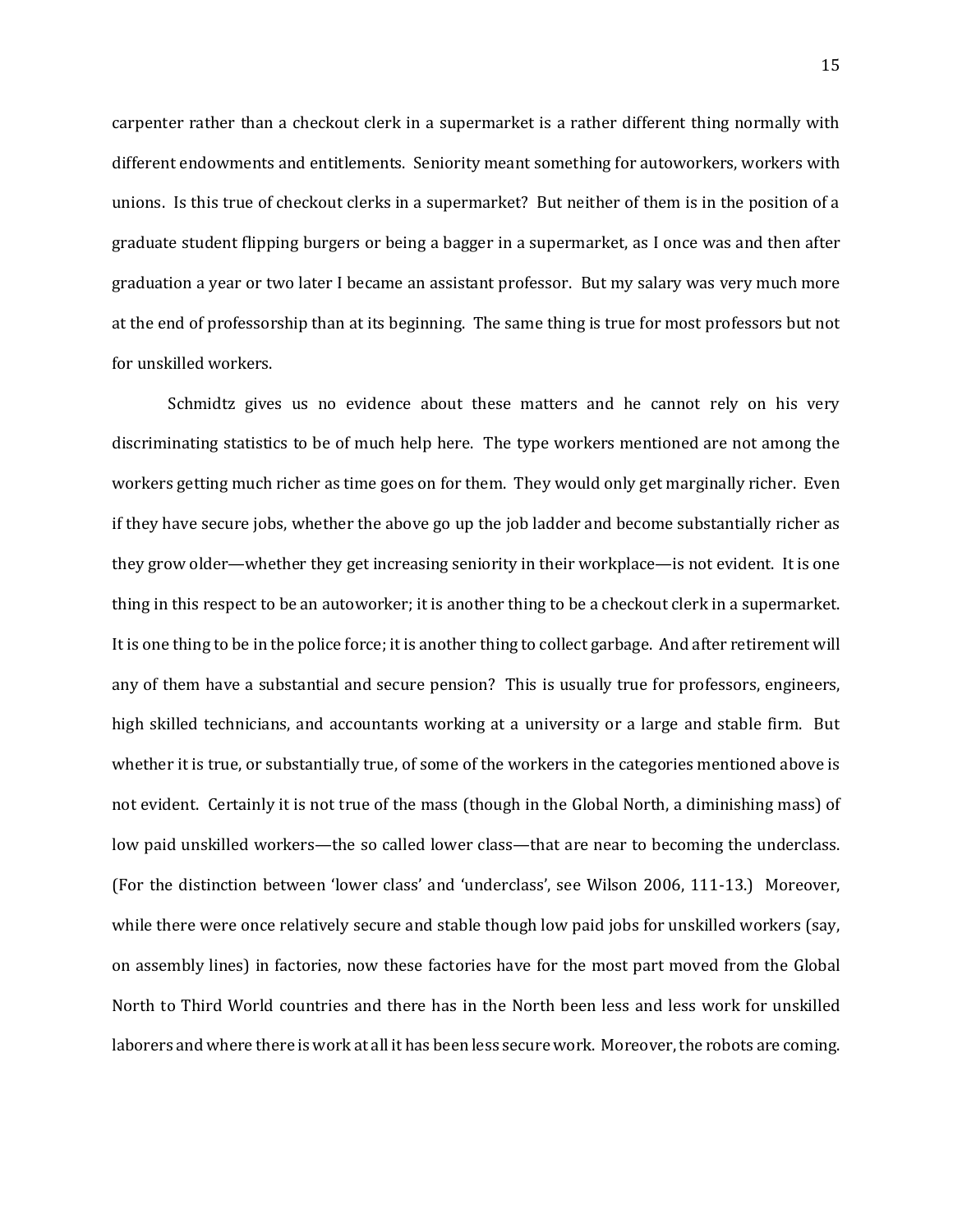Amazon is a model here. The unemployment has just revolved a bit all for the profit of capital. But remember, capitalism firms are not the Salvation Army.

These issues are not to be established or disestablished in a philosopher's study. Nor are they in much need, if at all, of a conceptual massage. The underclass and their close neighbors—all the really poor—do not get richer or even better off as they continue on work's way. Indeed, many of them in our times (2000-2016) are very likely in many ways to be worse off. And it still does not show what has to be shown, namely, that there is not 0.1 percent of the population that is the superrich and getting richer at the expense of other people year by year and thus drastically raising the level of inequality. (Remember that while poverty is one thing and inequality another, that still when inequality drastically occurs, as it has and increasingly so with us, it is very likely to increase poverty somewhere along the line.) We have something rather different from the rather rosy picture of life in the United States that Schmidtz gives us.

If we just use the lowest quintile in making comparisons, it looks like there are large numbers of people in the lowest quintile that have moved up a quintile or more, or at leave have done so between 1979 and 1988. However, if we really care about the terrible and growing inequality that is our lot and achieving something even in the ballpark of approaching equality of condition, we should look at the relation between those at the lowest and of the lowest quintile, those, that is, who are underclass and caught up in the culture of poverty on the one hand and, on the other, those making \$100,000 US and over a year. If we do that, then we will properly see what poverty comes to in North America (the U.S., Canada and Mexico). We will become keenly aware of growing inequalities with their enormity and their destructive qualities. This will also be enhanced if we compare the conditions of life and the life chances in the United States with those on the lower end of the middle quintile (when they are at the peak of their wage earning time making just under \$100,000 US a year to those down to making \$40,000 US a year. When we compare the life conditions of that stratum with that of the stratum characterized as the underclass, we will clearly see how impoverished,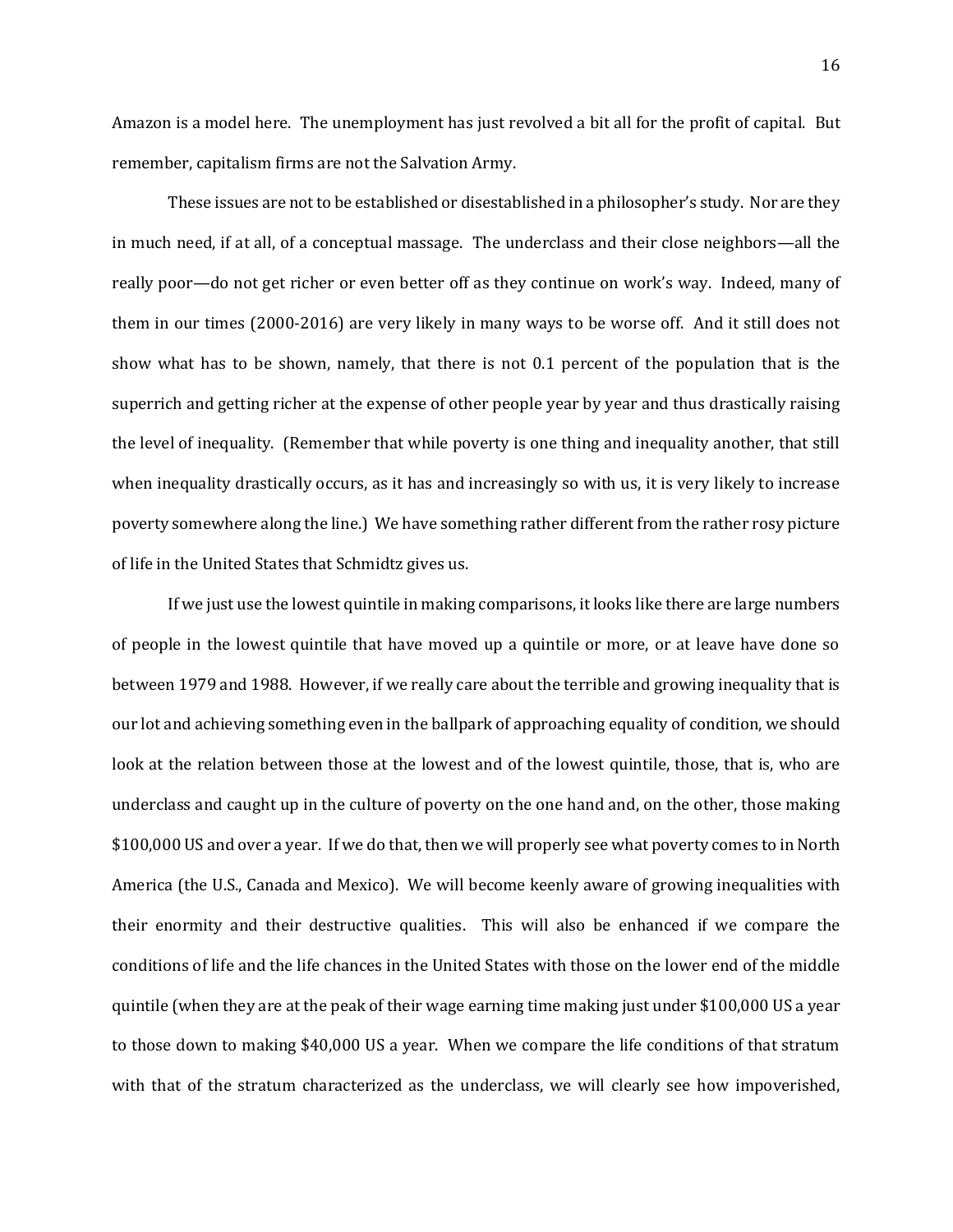indeed immiserated and in effect excluded from social life out of the ghetto and without even remotely decent life conditions, the underclass is. We will, if we can be non-evasive, not jump with joy at our own social state or even, as Schmidtz does, acquiesce in it and try not to acknowledge how bad it is. We will see that the state of poverty is dreadful in the United States and Canada and that the inequality is simply obscene. ('Obscene', of course, is an evaluative term with a considerable emotive force, but it is a descriptive one as well. In fact, as with many such terms, its evaluative and descriptive sides are inextricably mixed. See Putnam, 2002.) And in the United States inequality is growing and has deeply destructive and dehumanizing effects. When we look at the relation between the Global North and the Global South, things are even grimmer. Vermont is one thing, Mississippi is another.

It is true that for some—say, with an income between \$50,000 and \$100,000a year or its equivalent—*in certain respects* they are better off than their parents were at the same age. (But it must also in 'certain respects' must be stressed, as Amartya Sen, among others, shows, income does not tell it all, though it does tell a considerable part of it. Sen 2006.) Some of this gain is simply due to technology and technical know-how and has a specific and in that way a limited impact. There are, for example, more and better health treatments, ways of operating, things that can be successfully operated on, ways of drilling teeth or extracting teeth or anesthesia than were available to our parents or at an earlier time in our lives, particularly if we ourselves are rather old. Some diseases can be better cured—cancer, for example—though it is also true that more people living under contemporary conditions are getting cancer as well as some other illness including some new illnesses. There is, that is, more ways of getting ill and suffering. Matters are not easily balanced up here.

Health issues aside, there is more power going to the superrich and their political servants, to contrast, hoodwink, dominate, and some places even torture people along with more sophisticated, hidden, and effective ways of doing so. Moreover, and in some ways distinctly, there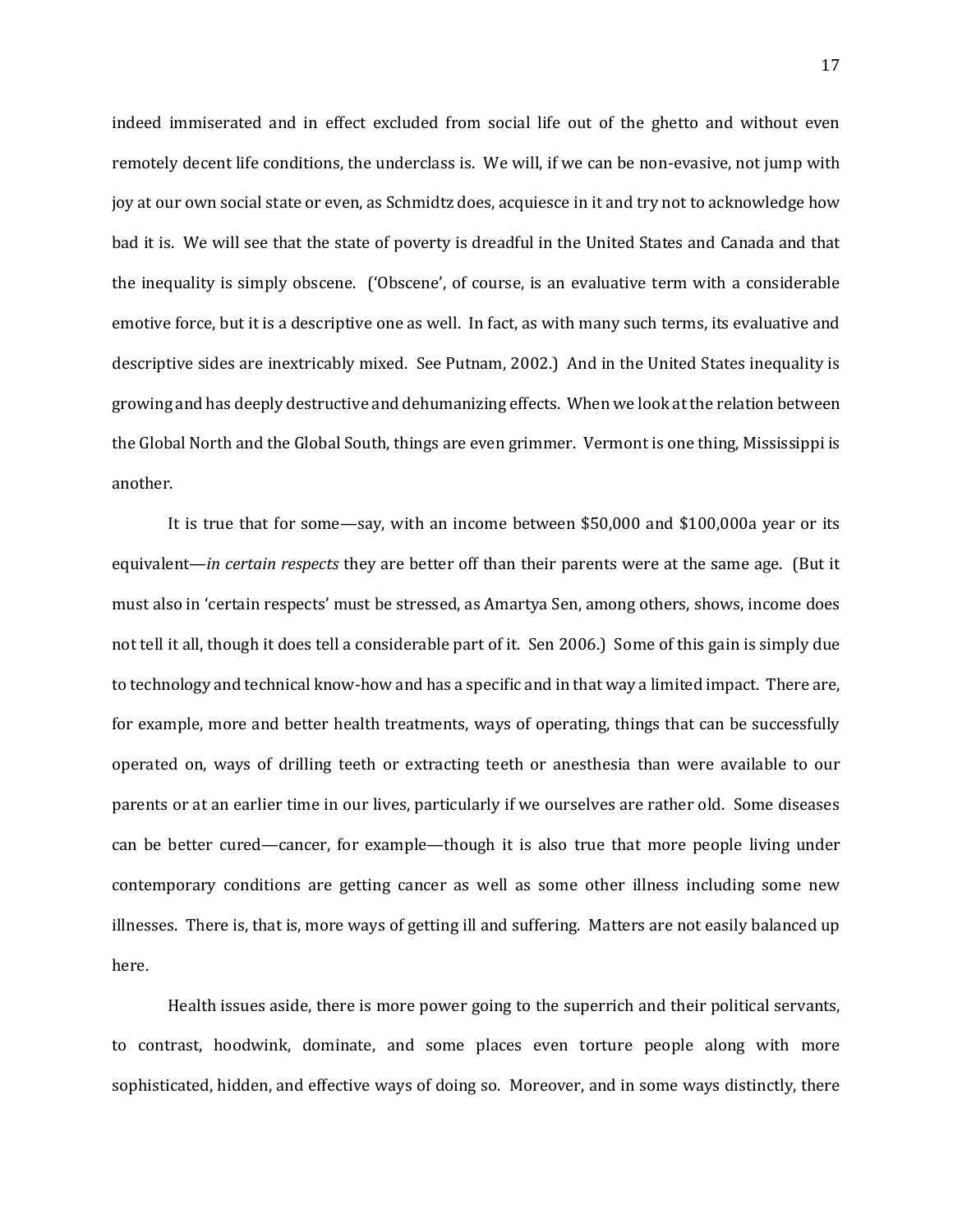are a larger number of people who are simply stuck in the underclass and its culture of poverty, stuck in ghettos with no prospects of getting better off as they go up the age group or go from one generation to another. They are in some quite unproblematic and un-metaphysical or un-obcurantist sense fated to be what the sociologist William Julius Wilson calls the truly disadvantaged. These are people who are completely excluded from the American dream (William Julius Wilson 2006, 108). As Brian Barry shows, their lives have gotten worse as their entitlements have dwindled as the welfare state has been increasingly dismantled or has been partially dismantled by neo-liberalism. Neo-liberalism has, with its drastic and ideological diminishing of what it has called 'big government', left us with a capitalist anarchy which has made a few very rich and has disenfranchised and impoverished a far greater number of others. Social safety nets, most particularly in the United States and the United Kingdom, have been severely reduced. Neo-liberal economic policy and linked conservative politics have caused destructive harm in the world. With the current meltdown (recession/depression) we have vividly before us the wreck of the neo-liberal and the conservative system. The strange linkage of Milton Friedman and Leo Strauss. Both Chicago boys but from a very different *cepage*.

However, Schmidtz says that all the above to the contrary notwithstanding, statistics bear him out. In absolute terms of income, gains in real dollar terms, Schmidtz has it, are up. A 39.2 percent of those in the bottom quintile in 1975 had by 1991 moved up to where the top quintile had been in 1976. But, as he admits, some have not moved up at all. They are not all on Schmidtz's escalator. Still, according to the statistical analysis he gives us, only 2.3 percent of that population in 1991 "has remained at a living standard equal to that of 1975's lowest quintile" (Schmidtz 2009, 509).

I am utterly baffled by that. It runs against what I take to be the well confirmed factual claims mentioned in the above paragraph. I *suspect*, but I cannot now detect, that, as Schmidtz himself often obtains, some fancy deceptive footwork is being practiced on us with numbers or that the notion of 'living standards' or both is being Quixotically deployed. But I do not know that or have grounds for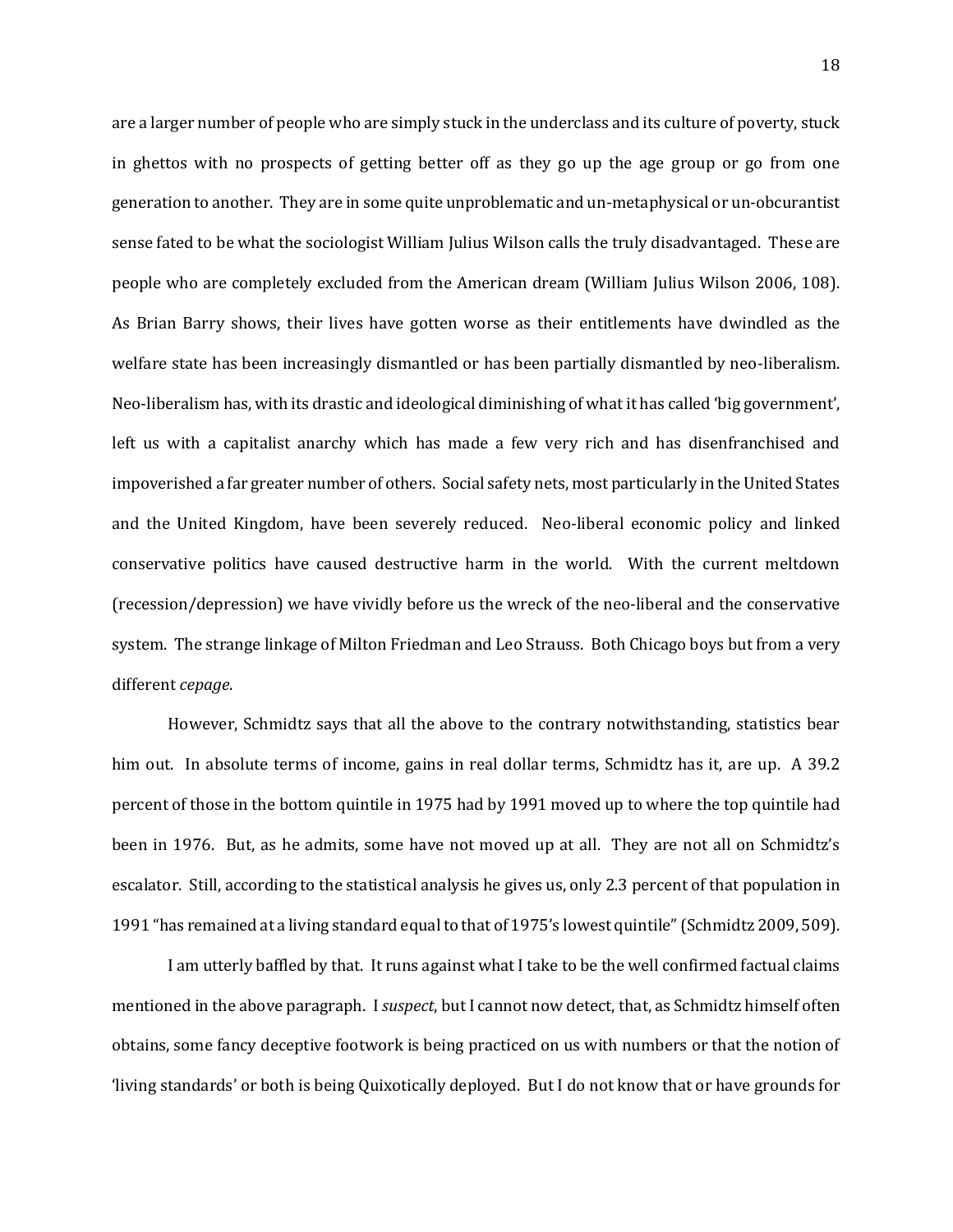believing it. I only suspect it. The number of people we see or read about living on welfare, the vast numbers of the underclass living in the great slums in the large cities of much of the world, that is of people with no prospects of getting a job and suffering from draconian cutbacks in welfare. They do not all live in slums of great cities. Some are scattered around in the medium-sized cities (Sacramento, for example) and small towns or the countryside. Still, this underclass is very visibly concentrated in the great city slums. This vast underclass can't be as low as 2.3 percent of the lowest quintile. It is, to put it mildly, hard to believe that there are not a lot more people immiserated in the culture of poverty than that. *Perhaps*it is true, but it would take a lot of proving to make it convincing. Something that has not been occurring.

To return to something I have just mentioned, ponder on the great slums in or around cities in the United States such as New York, Boston, Philadelphia, Syracuse, Buffalo, Cincinnati, Cleveland, Chicago, Los Angeles, St. Louis, and New Orleans where almost all the slum inhabitants are members of the underclass, very often African-American or Latino. Add to that the number of people living in similar squalor and powerlessness and social exclusion scattered about in the less populated areas of the United States. It is impossible that those populations make up just 2.3 percent of the population in the lowest quintile.

With the great poverty and increase in inequality due, in part, to the incredible increase in income and particularly the wealth of the superrich and the power that goes with that wealth and the misery they inflict on people, it is difficult to believe there is the wealth in this lowest quintile that Schmidtz claims or that the underclass (the ghetto poor) is that small. We should never erase from our memories the huge and growing inequality that there is in the world and its effects on great swaths of human beings. (Remember the statistics quoted from *The Economist*.)

Perhaps what is being argued is that the superrich, as wealthy as they are, are too few to have much effect on the distribution of income and wealth of the whole population. If we taxed almost all of the superrich's income and wealth away it would not, it has been claimed, make much of a dent in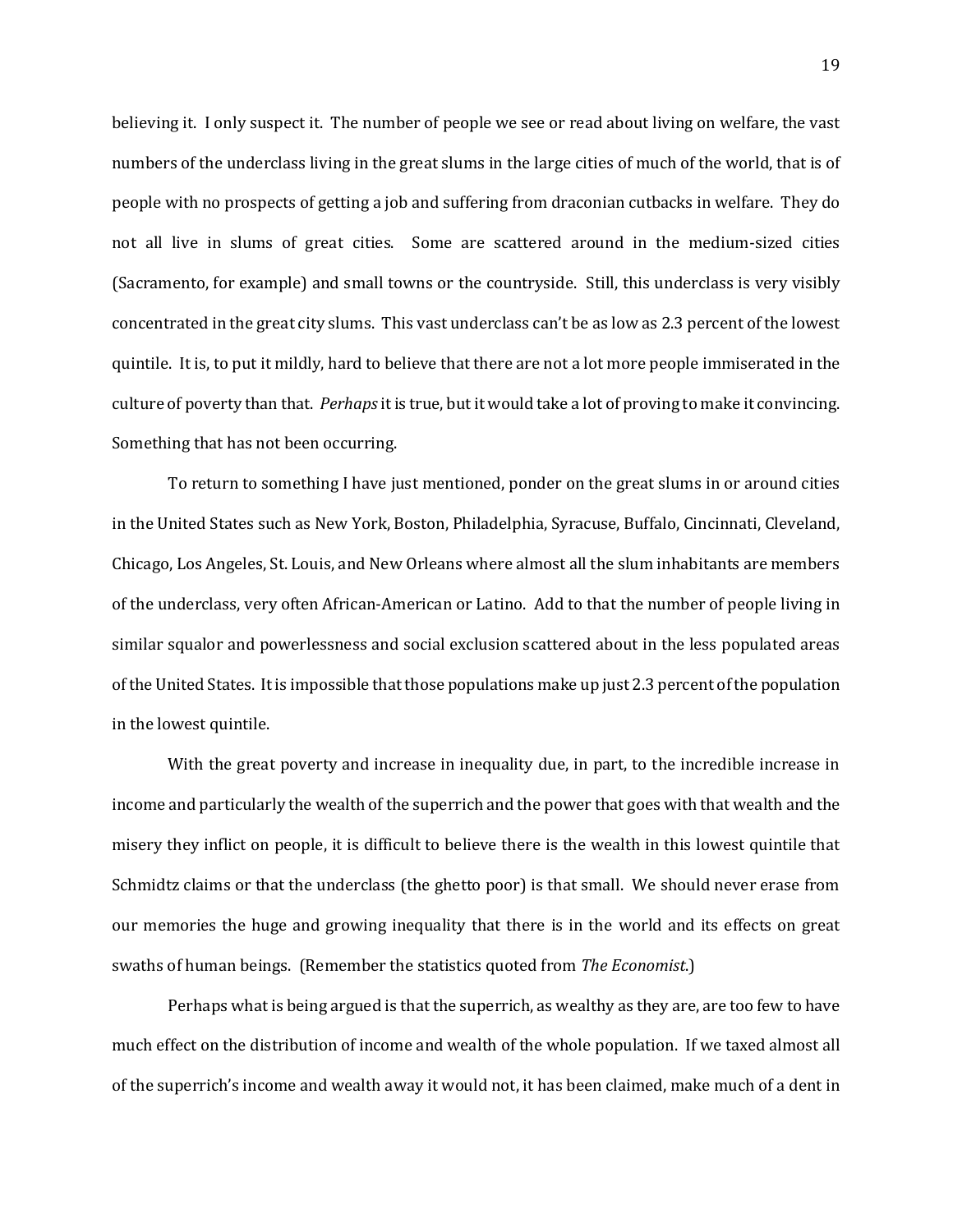that distribution. (It could be argued, and indeed has been, in turn that income and wealth of the superrich has grown so incredibly that what may have been true before could not be true now. After all, they now (2016) have 48% of the world's wealth and it soon will be 50%. That surely will make a huge difference to the global poor. This, of course, is an empirical issue that needs investigating. An answer cannot reasonable be simply baldly asserted.)

*Pace* Schmidtz's policy of soaking the rich, however laudable it may be given their incredible wealth, if extensively and properly done to help the poor would make a difference in the distribution, indeed a big difference, to the underclass and to the whole society. Redistribution through increase in taxes of the wealthier people in the world should go full spectrum from heavily taxing the superrich down to increased taxing (though, of course, not so heavily) the people just down the line after the superrich down to non-billionaire people earning \$70,000 a year. Though that, of course, would have to be graded in the usual way as we go up or down the income ladder quintile by quintile. There is no escaping the fact that it is not only the superrich who must get 'soaked' but the middling rich as well (though to a proportionately lesser degree). That redistributive shift in taxation would in total catch enough people to make a deep enough redistributive difference in societies and the world. That is, to make a society and finally the world a much more egalitarian place. But this would require heavily taxing the superrich. That alone would go a long way forward to making a fairer world. If it were considerable enough, it would very perhaps lead to the disappearance of the superrich. This would be a good thing given the control they now exert over our world. I certainly do not mean killing them off and distributing their riches and advantages to the peoples of the world. But the redistributive shift in taxation would it would lead to a considerable lessening of misery.

Libertarians will not like this, nor will the rich. But so what? It will lead to more fairness and more decency towards the truly disadvantaged who are deeply harmed by capitalism. Capitalism produces and sustains such indecencies. Such a redistributive policy would move in that direction of equality. It would not reduce the wealth of societies or the wealth of the world but only the way it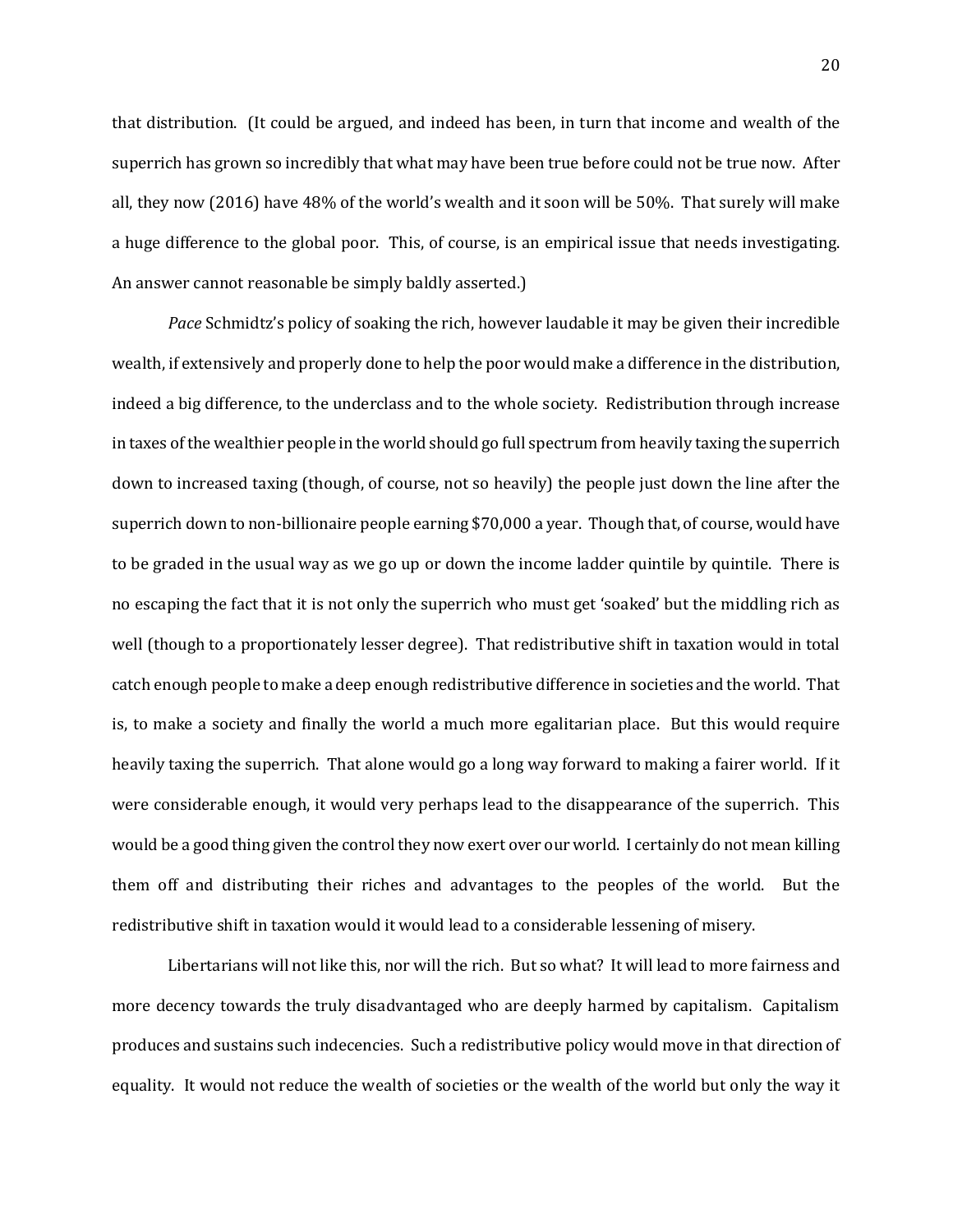was distributed and could be redistributed to the peoples of the world in such things as schools, hospitals, roads and the like that are crucial for human welfare. This would be in part at least made possible by heavily taxing the superrich and to a lesser degree all of the rich. This is the wealth that is to go to the various sorts of workers doing various kinds of jobs and to various state agencies to add to meeting human necessities, some of them requiring extensive and complicated knowhow. Capitalists *qua* capitalists just take a free ride. We do not need them as a source of wealth or to keep the wealth they have oppressively accumulated.

But now we live in a world where the rich get richer not infrequently with no contribution on their part to our social world while the poor still in various ways often make contributions to the wealth of the world usually by their doing things that do not enrich them or enable them to lead flourishing lives or lives that in one way or another at not harmful to them. It is not the capitalists who produce the wealth but the workers themselves.

High taxation incrementally is enough to catch a sufficient number of reasonably well-heeled people to make a real redistributive difference of wealth toward more equality across populations including an ability to advance and societal freedom. Also note that this should not be seen as a punitive tax aimed against the wealthy of the world. In a world where the poorest are millionaires, it would not make a difference if there were a few billionaires as well, unless billionaires start to rule the world or at least try to as many oligarchs and dictators do. But in a world of millionaires where there were a few billionaires it would not make much of a difference if they were not ruling the world or trying to. But I am concerned, as Barry was, with real world situations.

However, even this, it will be said, is itself utopianism with an academic face. Still, reflecting on such matters, however unrealistic and idealistic, will give us some sense of what is to be done. Heuristic as it is, it gives us some sense of how the world ideally could go and how a world we actually live in, with its separation of glasses and vicious class oppression, should be going.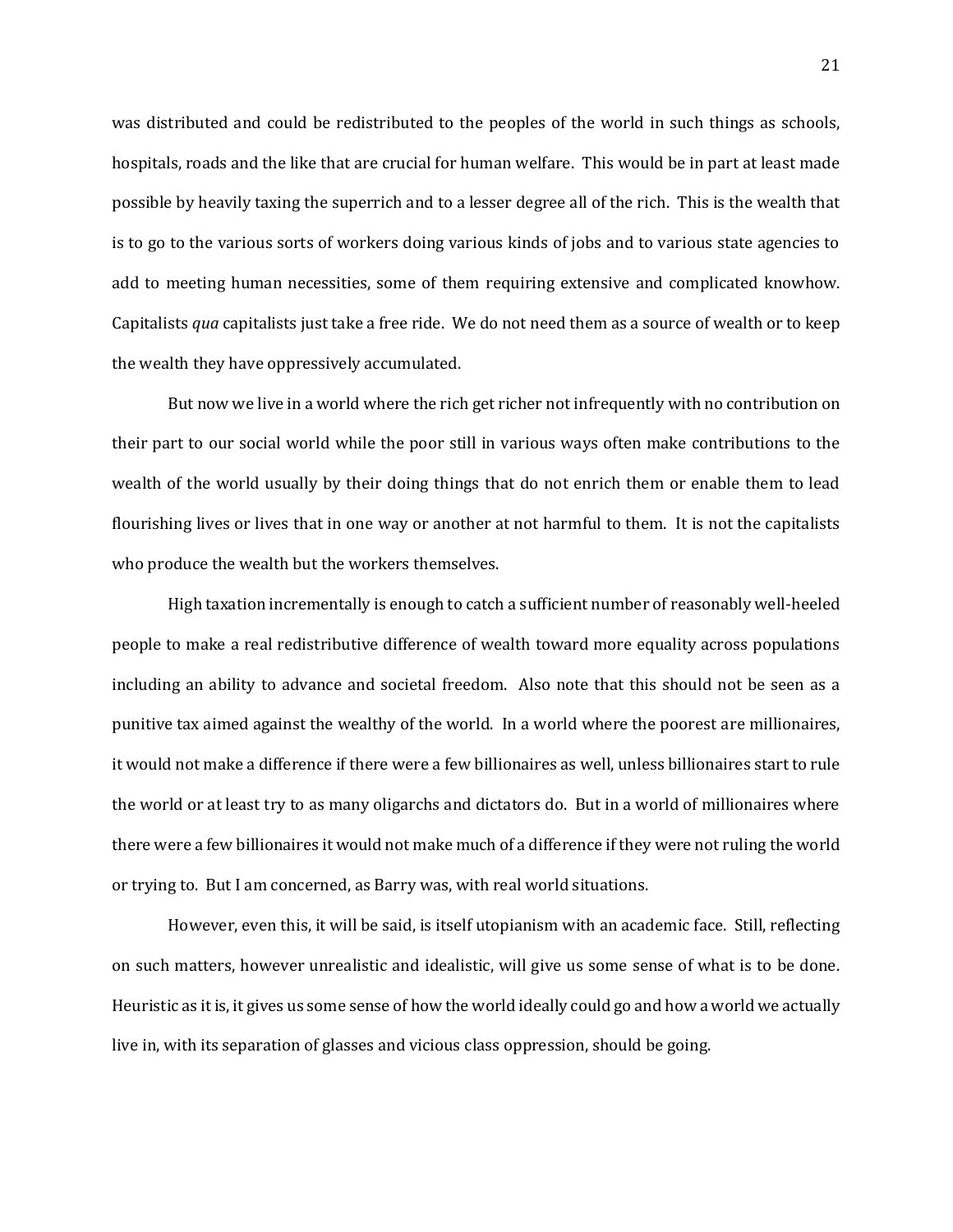We should go for this. But we should also be *somewhat* John Grayish here. We should realized, and ponder on this realization, that not in fifty years, not in a hundred years, and probably not ever are we going to get that kind of redistribution and the equality and autonomy that goes with it. We need to recognize, as Gray does, and as Dewey did as well in a very different way and in a very different spirit before Gray, that we need a good dose of *political realism* as well. We can be, and should be, egalitarians and cosmopolitans. We should, that is, hold firmly to egalitarian and cosmopolitan ideals. But we should not and need not make or try to make that our religion or ideology. We should neither think we can make a 'new person', a 'new society', a 'new world' overnight or perhaps ever, nor should we try to make people fit a plan, an agenda, a proscribed way of life. Perhaps as things change, if they do, incrementally we can in some ways at least make ourselves a little more decent and our world a little better and move more in the direction of equality and classlessness. At least we perhaps can—though I am not making any bets—clean up our global pigsty and make our global insane asylum a little less insane. Perhaps we can move to a more equal world and a world without the sickening poverty that is a part of our world now into a world without racism or sexism and the ethnic prejudices with all their ill effects that is our lot. Again, I am not making bets. But a hope for a better human life for us humans is not an unreasonable hope, though it need not come with great expectations. After all, the human track record is not very good. Gray has been good on that even if he suffers a bit from utopia phobia. To have such hopes does not require us to crucify our intellects and fantasize a utopia or go religious or even be religiose. Indeed, we should, recognizing what Hilary Putnam has called *a third enlightenment*, set those things just mentioned aside, agreeing with Gray that they are sometimes dangerous and utterly unrealistic things that human beings could better live without. But we could do that, as many do, without becoming wide-eyed utopians. We could, that is, keep a belief in and a commitment to the conception and values of this third enlightenment (Putnam 2004, 94-108). This is something that John Rawls taught many of us to be committed to without so labelling it.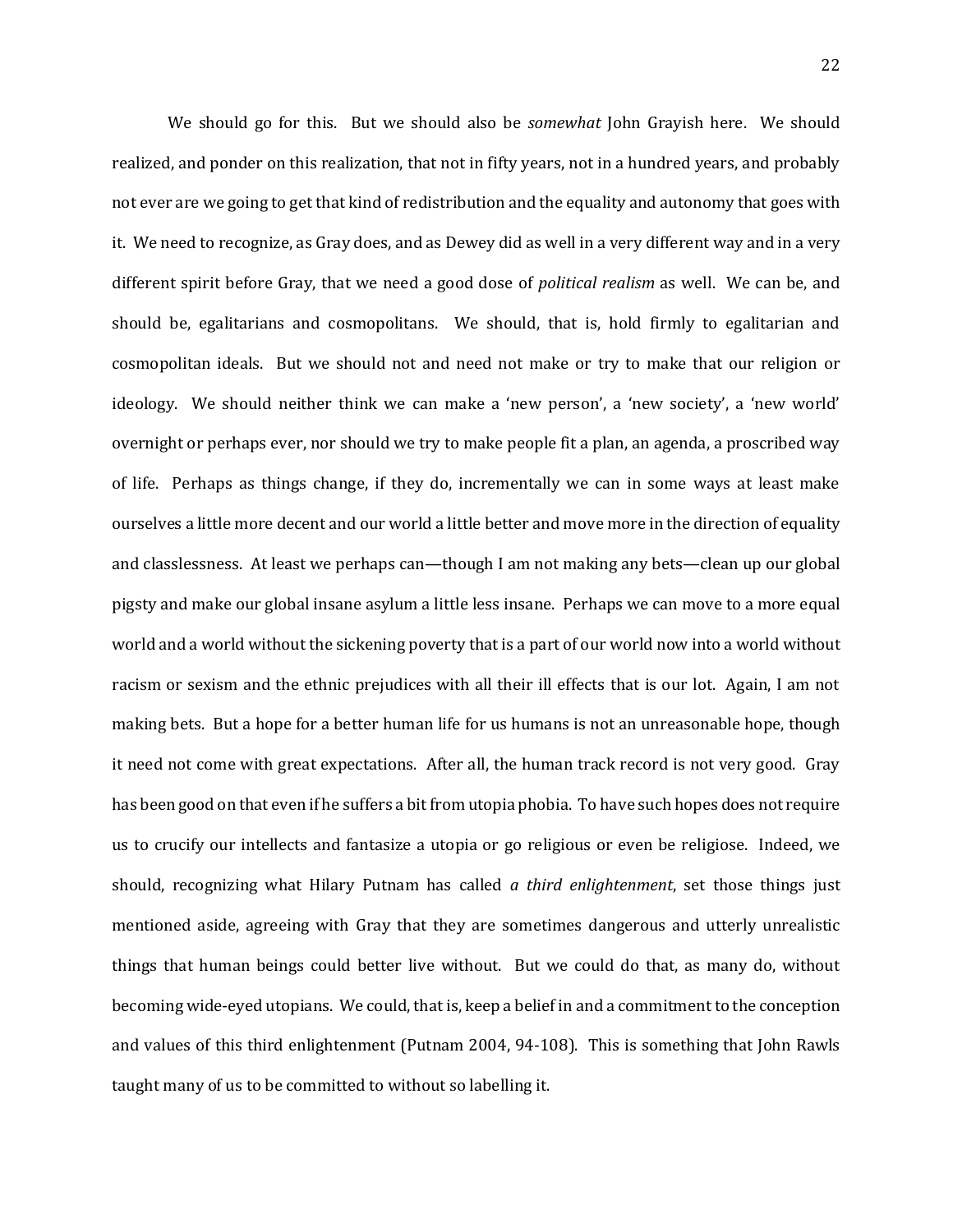Coming down off my moral high horse, let us consider the difference between, on the one hand, both the underclass and the lower class taken together and, on the other hand, the superrich and the rest of the highest (the best off economically) quintile taken together (Wilson 2006, 111-13). There is a vast difference between the endowments and entitlements of these two groups. The second group (and most of the superrich) has an incredible power to control things in the world and inordinate wealth. But imperialism, principally American super-imperialism, some people think is trying to close the gap while as a matter of fact it grows. And there is power in that quintile while the underclass and the lower class of unskilled workers (diminishing in some parts of the Global North but growing in some parts of the Global South, e.g., China and India) have practically no power and no say in the world or much prospect of any. This is quite unlike a large and united militant industrial working class (if there ever really was one) standing firmly in opposition to the highest quintile (part of which is constituted by the ruling class) that I am considering in my comparison. That was the working class (the proletariat) that Marx described and that may have been in existence from the rise of the Industrial Revolution to Italy and France for a while immediately after World War II. But the underclass and the lower class no longer are in that position at all. They neither have the militancy nor the power of the proletariat that Marx described and put such hopes in. This underclass is truly *lumpen*. This is a sad day for socialism and for the world. We Marxists, as Andrew Levine well characterizes, are left with a search for an effective agency for change that will bring about a socialist revolution and sustain a socialist world. We can't have, except temporarily, socialism in one country. And eventually a classless world, in Marx's sense, will be a communist world (Levine 1997 and 2003). But even if we never get that, we can more likely get a socialist world, a world quite different than the horror and insanity we have now and from the horrors of the statist Soviet Union or Mao's China. Gray would say that still is utopianism, not the scientific socialism that Marx and Engels envisioned and hoped to give a realistic characterization of some of the very general features and underlying rationale that such a world would have to have without proposing cookbooks for the future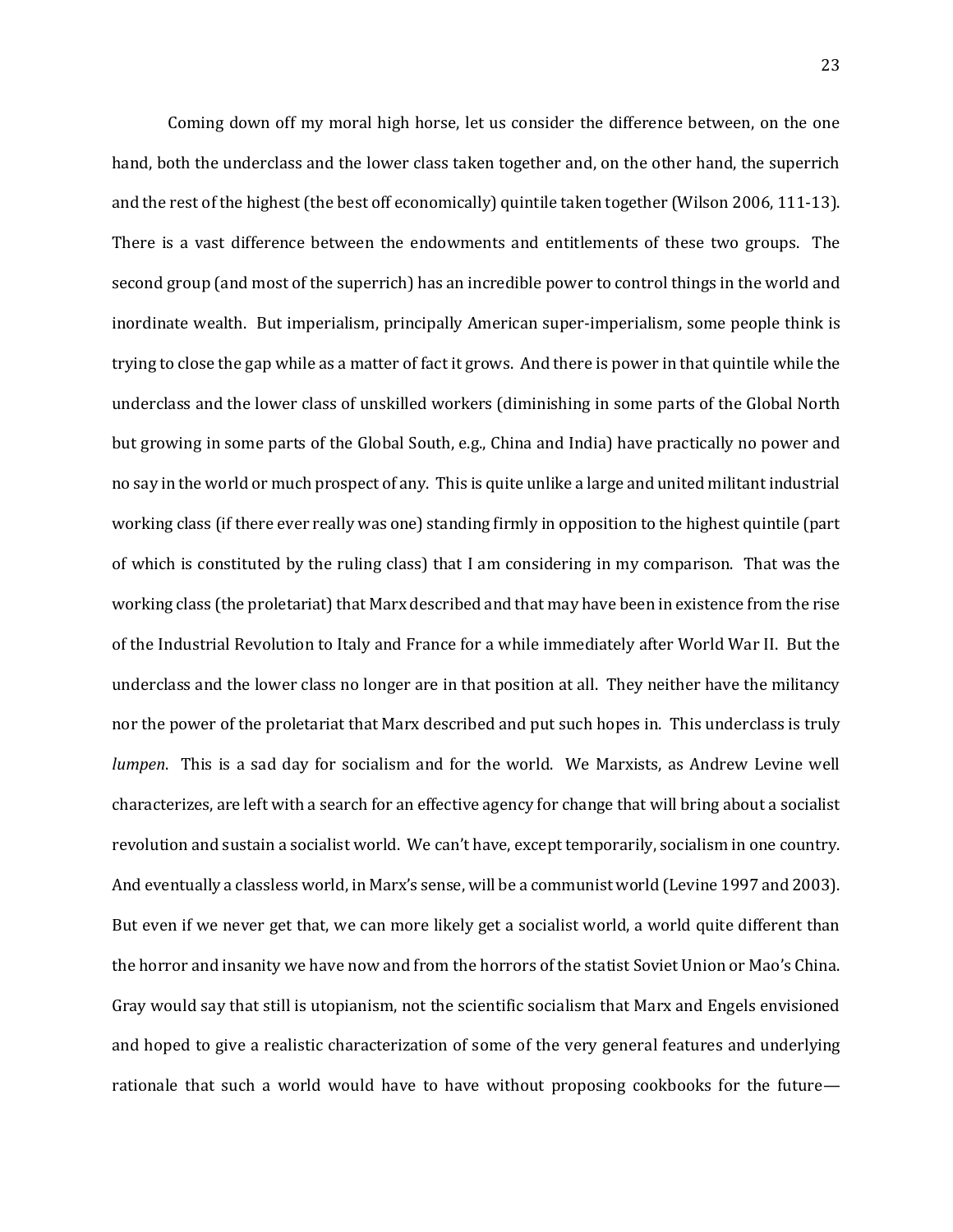something which for them was a no-no. *Perhaps* that still is utopian but we can at least resolutely take this as a heuristic to be approximated as much as possible. And there is no reason why this could not be possible without running roughshod over the lives of masses of people and making a mockery of human autonomy.

However, let us set that aside for now and return to Schmidtz and his belief that our world is getting better. Evidence of this for him is that more people are going to college. Does this signal what Schmidtz thinks it does? Even if more people have college degrees, does this give much of a reason to think the elite political and economic power that is so much a feature of our world is being slowly eroded? I don't think so. First, we must realize that there are colleges and colleges in the United States. Attending and graduating from them signifies very considerable differences for people depending on which one they attend and graduate from. Harvard, Yale, Stanford, Cornell, and Princeton are one thing; the great state universities in California, Michigan, Illinois, North Carolina, and Minnesota are still, though somewhat differently, another thing and so are, though in again in a somewhat different way, the elite undergraduate colleges such as Amherst, Dartmouth, Reid, and Smith. But the community colleges that spring up around the United States and are something else again. They usually are little more than somewhat more dressed up vocational schools to teach people to be stenographers, computer fixers, and to be other lower skilled technicians. They track people into these jobs and into other specialized jobs like them. The students get a little sprinkling of 'higher culture' but this is pretty thin. This is very different tracking than goes on (for tracking goes on there, too) at Harvard or Yale. Students tracked in these community colleges may get secure lower paid jobs and are better off than unskilled laborers and certainly the underclass (principally the ghetto poor) or *perhaps* even skilled laborers such as carpenters and plumbers. In that way, going to college, even community college, pays. But graduates of community colleges will have little to say about what goes on in the world in which they live and they will not be very well equipped to force their way into a position where they will have a say. They will have little control over the quality of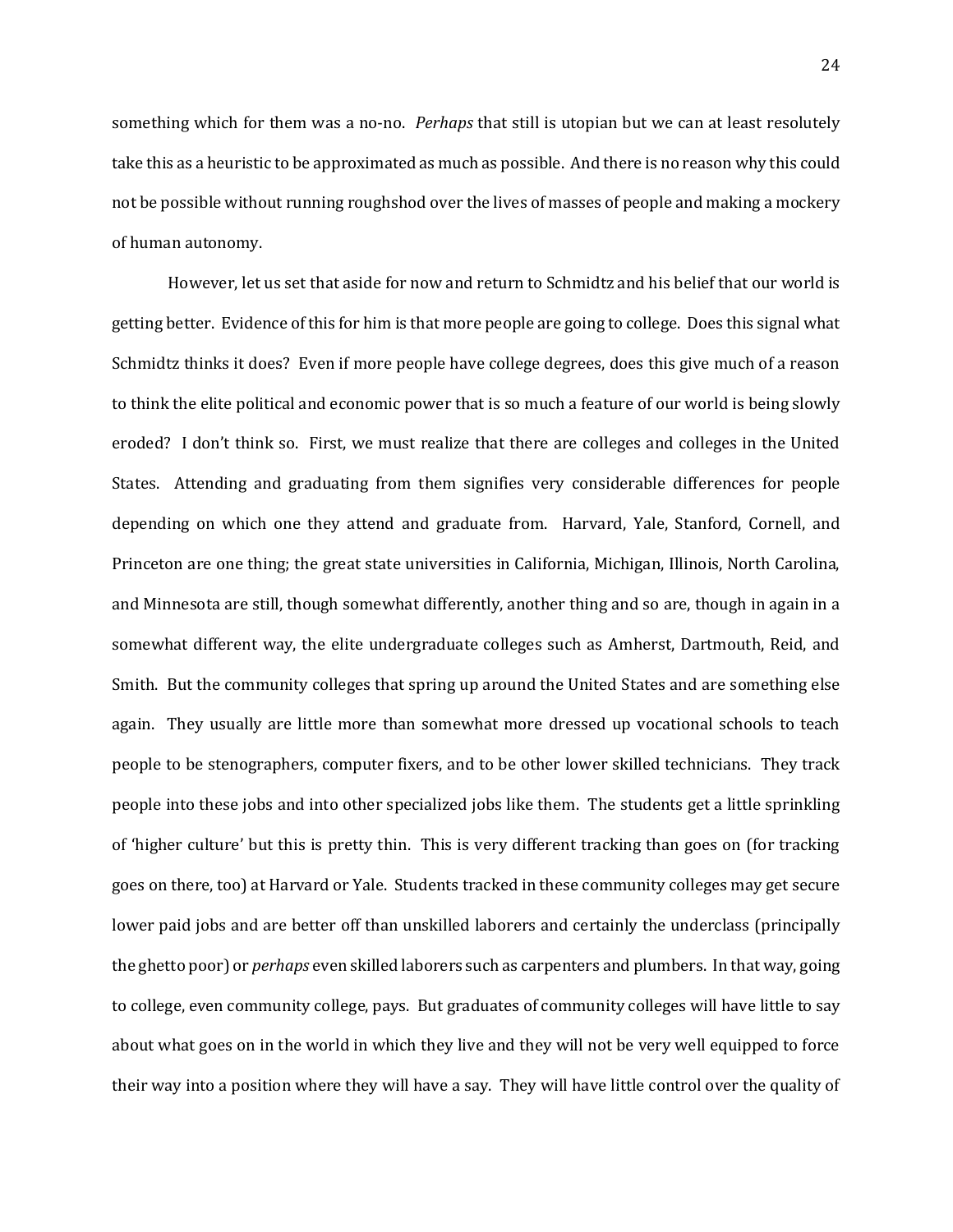their lives. This will be somewhat more open to the upper middle class but even they will not have much to say about what goes on in their society and with that the control over their lives is diminished. They may well be able to cultivate their own gardens in peace but still a life so restricted, even if self-restricted, has its diminishments, whether acknowledged or not. But they are comparatively well off. But life for typical graduates of community colleges is still worse. And their life conditions are very different and worse so than the very different life conditions of the graduates of Harvard, Yale or Princeton. George W. Bush had little more going for him intellectually or culturally. But his life chances were infinitely different than from those of an ordinary graduate of a community college. (How he ever got through both Yale and Harvard is rather a mystery.) But his life conditions are very, very different from that of a graduate of a community college. Class, after all, counts and counts heavily.

Big capitalists and their facilitator governments arrange for there being an enculturation and indoctrination of people to fit into the different slots needed for a capitalist society, to properly function with its various institutions—technical, service, political, and cultural.2 They are educated if you will, trained—to fit into very different slots. Where we contrast the elite universities and colleges with the community colleges, we will see how very unequal slots in society are in effect assigned. They are slots, designed or not, that make for the smooth and efficient functioning of society—capitalist society. In the elite universities there is less training and more emphasis on becoming broadly and critically knowledge and to be able to think for oneself in a reasonably sophisticated way. But still enculturation and indoctrination go on, though in a subtler and more indirect form that does not undermine, though it will direct such students' critical faculties (though in the process of successfully directing them it will undermine them to some degree). They need such critical faculties for their work, though in a subtler way they are being indoctrinated so that they will properly and loyally, without rocking the boat, fit into the slots that their education prepares them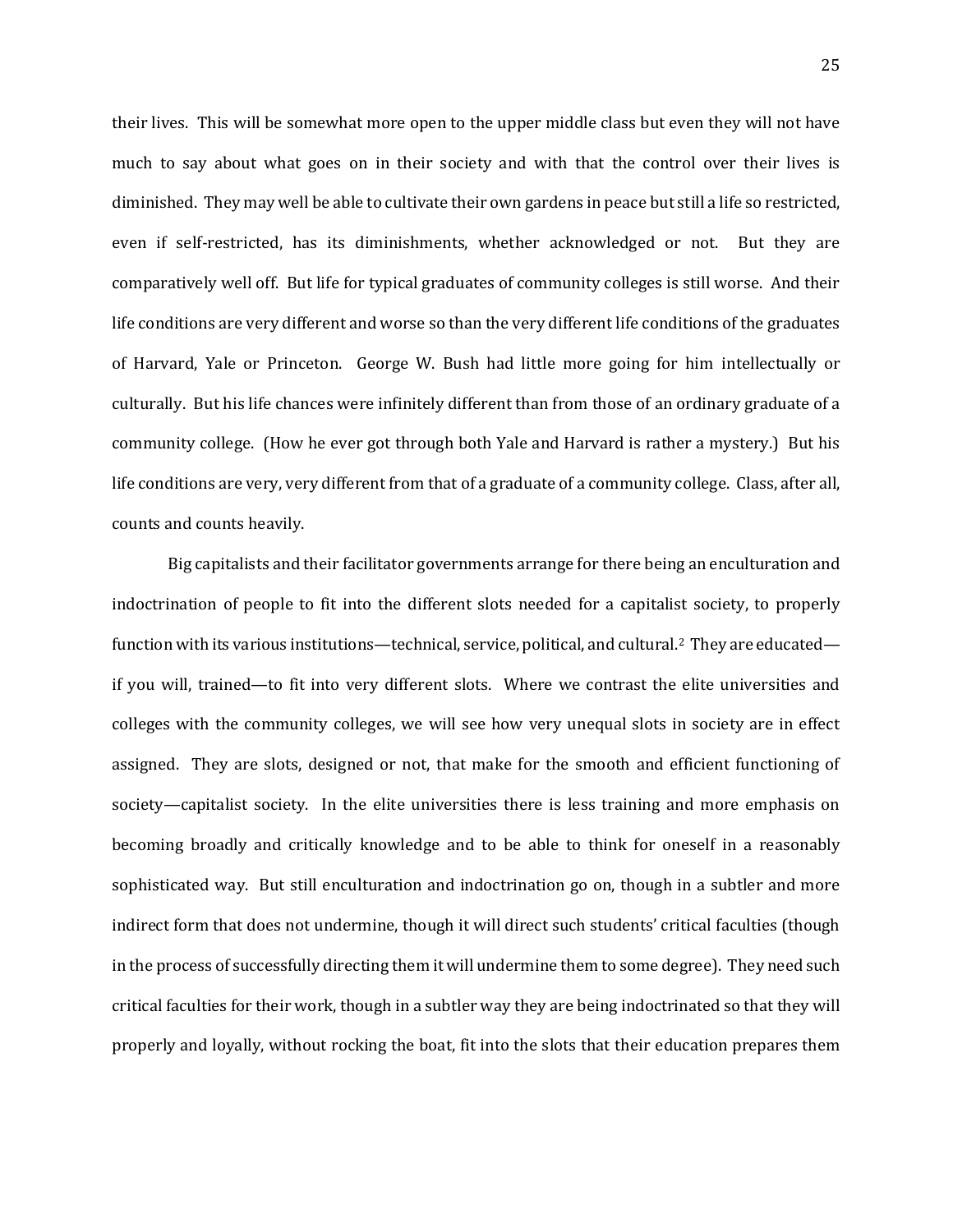for, the roles that they are to play in their society. (If this sounds like something that Orwell portrayed and sought to combat, so be it.)

Harvard *et al.* and the University of Michigan *et al.* (though usually with somewhat different aims) need to graduate students capable of managing their social order or of helping to smoothly run capitalist societies. Harvard may, for some at least, stress the first while Michigan goes more for the latter. However, sometimes, thank God, things do not work out that way. Tuttle, after all, may get off the tracks no matter what. But usually they do and it is essential that it is usually the case for capitalist societies or any of the advanced societies that we know of. That is essential if they are not going to become dysfunctional. But this requires these students not only to be loyal but to be able to think for themselves with some degree of criticalness and independence. There is, of course, a danger here for any social order but particularly severely for an authoritarian one. These students prepared for an elite role—I do not say only them—and might end up rocking the boat to one extent or another. Their acculturated capacities make it possible. Such an ability to think critically, as Peirce realized, can be unsettling of the established way of doing things. But their sort of roles in social life, the sort of tasks they need to be able to carry out, necessitates such an ability to think critically. Liberals tend to think that constrains a society's ability to control them. It is, as I have said, dangerous for the social order while at the same time necessary. But I think liberals overestimate its potential for challenging a social order. It can and often does go with subtler successful authoritarian control. This was so for the higher echelons of the KGB, STASI, and Gestapo. The work required cannot be done by robots or purely unthinking 'yes men'. So we need it in all the societies that we are aware of, whether liberal, fascist, or authoritarian statist (non-liberal capitalist societies or societies falsely calling themselves socialist or communist, e.g., Apartheid South Africa for the first and present-day China for the second). This criticalness may be framed—perhaps always is—by very different ideologies. Our capitalist societies with a tracking system does this rather efficiently but in ways that are particularly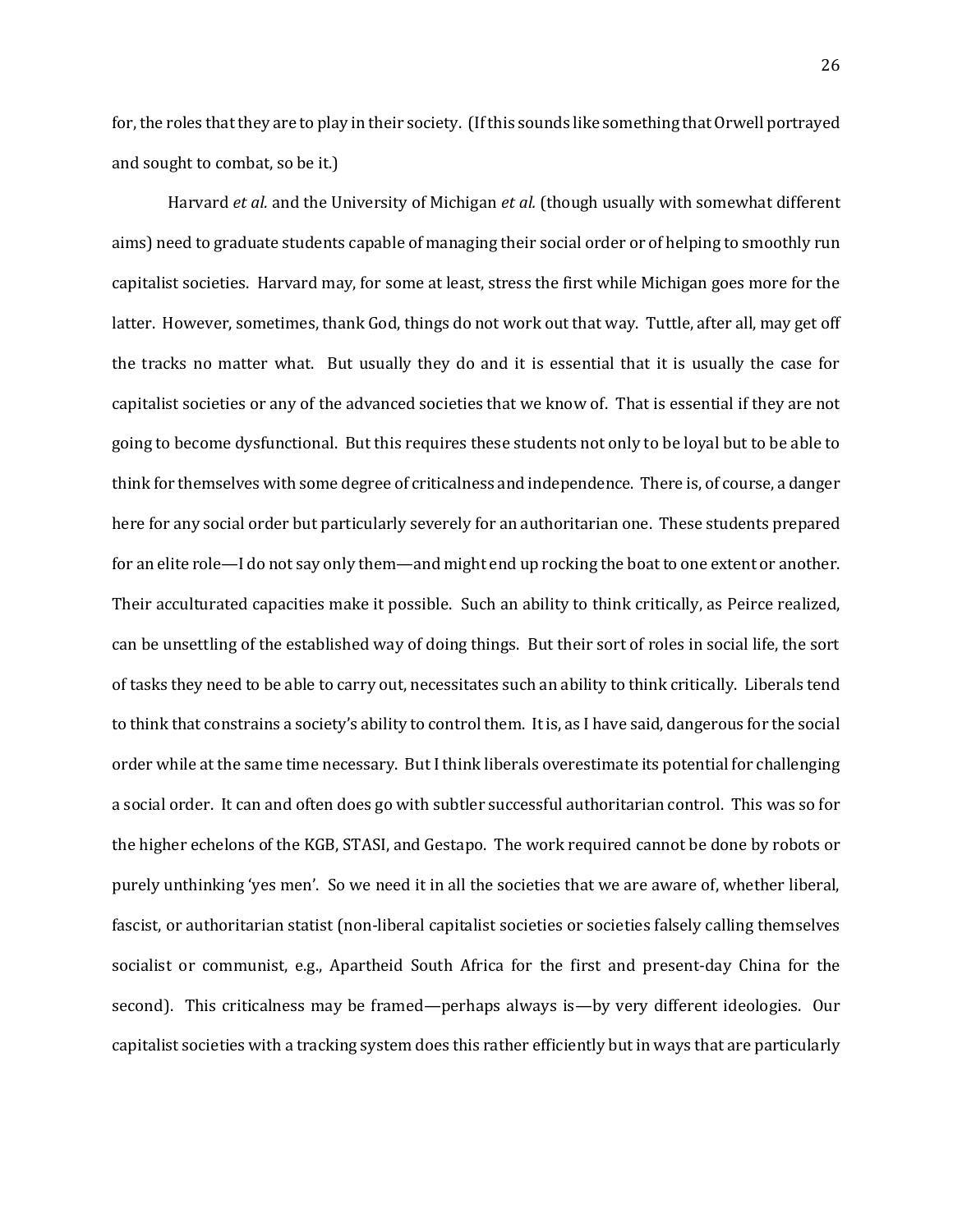harmful—I am tempted to say devastating—to people in the lowest quintile or at the lowest end of the second lowest quintile.

Schmidtz may be right that being at the bottom two quintiles—the bottom 40 percent in at least terms of income and wealth—is no longer a synonym for or the measure of being poor that it once was. But being jobless (sometimes coming from a family where everyone is jobless, where no one there has ever known what it is like to have a job, and with no history of anyone in the extended family ever holding a steady job) is very disabling. Moreover, this underclass is without anything even resembling a decent education, sometimes even without basic literacy, with the prospect (almost the inevitability) of living all their lives on welfare where massively the population in which they live—the ghetto poor—are similarly situated, where crime, drugs and violence are rife, where one female parent families are the norm, where in short there is practically no prospect of living a decent life. There is no possibility of human flourishing. There we have an underclass and, in spite of the fact that it is propagandistically utilized by the right, a culture of poverty. Moreover, a not inconsiderable and an increasing number of people are part of that category. That is their life. They are not just the 2.3 percent of the lowest quintile. And there we have the truly disadvantaged, the wretched of the earth of the Global North. However, this wretched of the earth of the North is comparatively speaking only a small minority of the wretched of the earth when we look at things globally. In the U.S., to stick with what Schmidtz draws our attention to, this wretched of the earth does not participate in or benefit from 'the promise of America'—what U.S. politicians of all strikes call 'this great nation' and some call 'this indispensable nation'.

Schmidtz looks to the single parent family as the principal cause of this malaise. It is true that many of the very disadvantaged children are from single parent families (usually with single mothers who are uneducated, jobless, with no prospect of a job, and poverty stricken). But this confuses an effect with its causes. These mothers do not so extensively appear in less disadvantaged sectors of the society. It is the structured nature of underclass society which produces them and reproduces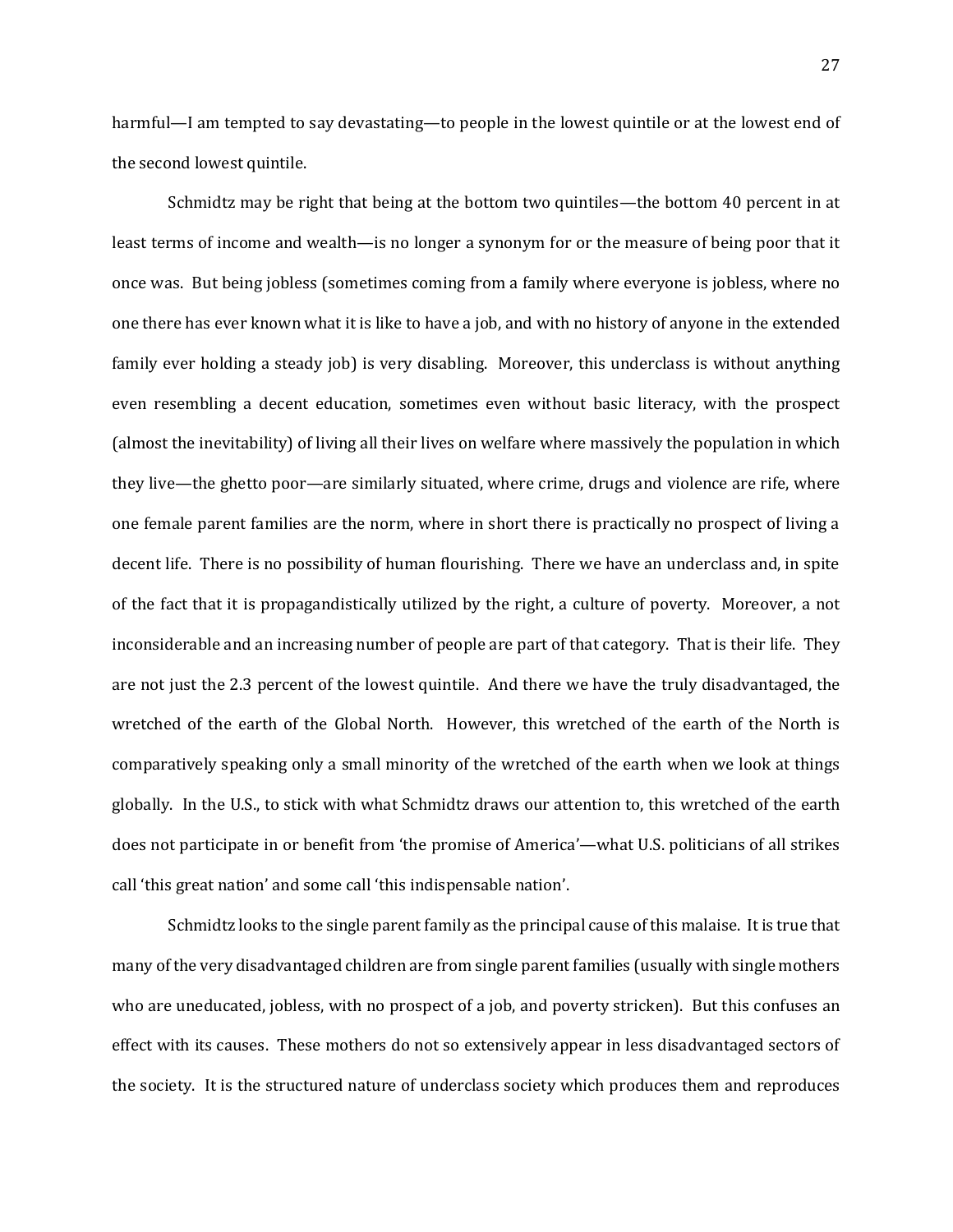them. To move from a single parent family to a two parent family usually considerably reduces poverty and improves the life prospects of the child and sometimes its security—something that Schmidtz shows. But in an underclass environment where single parent families are the norm a few single parent families make that transition or start as two parent families and then split. The culture—the culture of poverty—reinforces and sustains this. The very structure of the society, that is, ensures that that usually will not happen. (This could be put, though cumbersomely and unnecessarily, in methodological individualist terms.) It is clear that children from two parent families have more upward mobility, if sometimes only a miniscule amount. But even so it is a *myth* that these kids, either in one parent or two parent families (*pace* Schmidtz) live in a land of opportunity. To assert that they do is either ignorance or engaging in propaganda for the United States and its rather crude capitalism. It is certainly not reality tracking.

Schmidtz could respond that none of that gainsays that there has been a tendency for a goodly number of people (we do not know how goodly is goodly) to go from the upper range of the lowest quintile to the *lowest* portion of the *highest* quintile. This would mean that the middle class is expanding; that more people are getting wealthier and that there is increasingly among certain strata an upward social mobility. This upward movement, Schmidtz claims, has been pronounced. There has been, that is, a lot of mobility along these portions of the quintiles, portions which contain a very large portion of the population. (He doesn't say just how large.)

This, counter-intuitive as it sounds, may very well be true. It would show that there is still social mobility in the US. The key questions that need to be addressed are these:

(1) Since the advent of neo-liberalism riding tandem with neo-conservatism, starting with the Reagan-Thatcher era, has the *underclass* (primarily the ghetto poor), allowing for the overall growth of the population of the United States, been growing, diminishing, or has it stayed in roughly a steady state? Has there been any significant mobility upward? Has the underclass participated in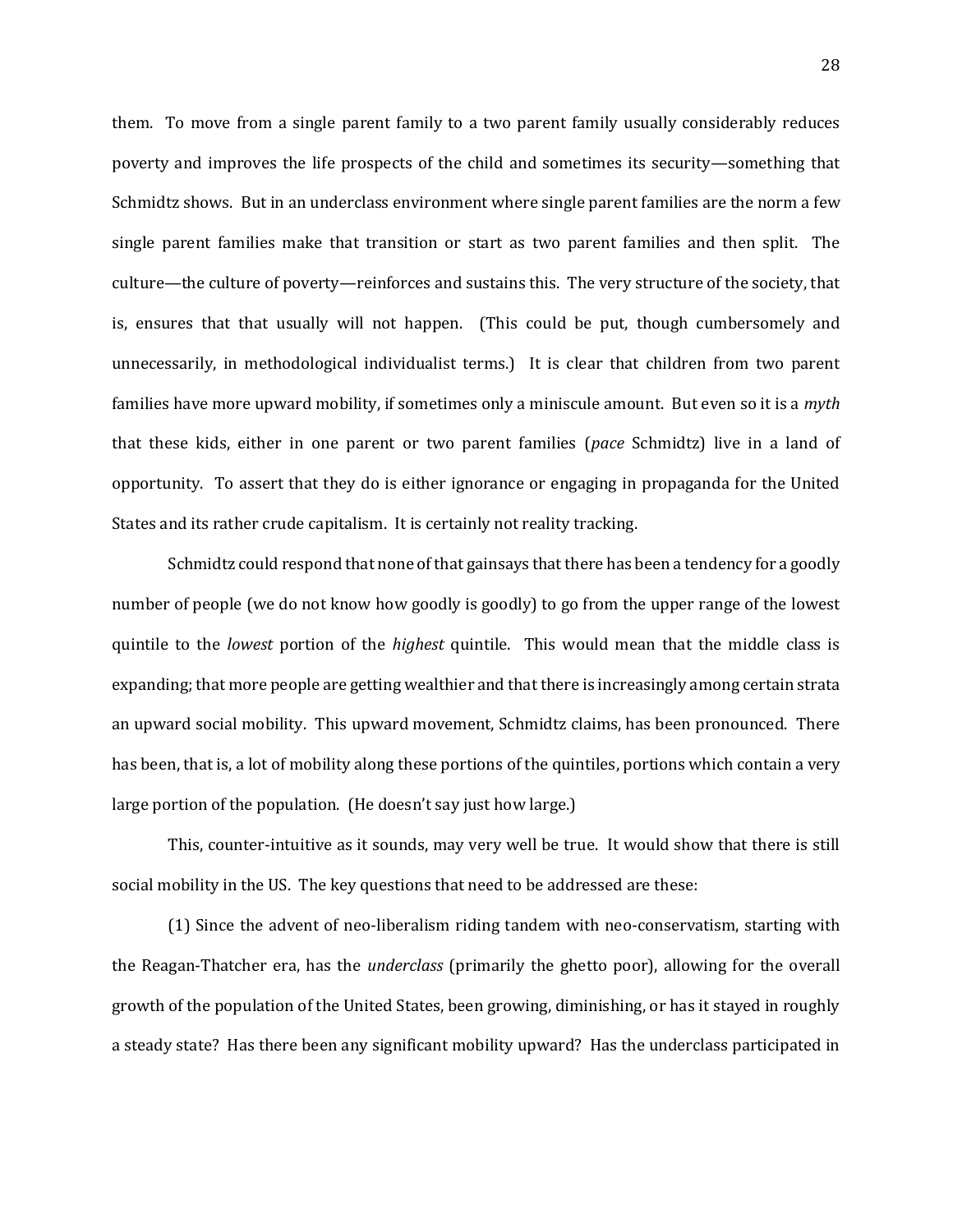any way in the enhanced prosperity that Schmidtz notes? Has their impoverishment diminished, gotten worse, or stayed simply much the same?

(2) Has the general raise in income in the United States, given the other things that are going on, led to a better or worse life for the underclass and the lower class more generally or has it remained much the same, neither better nor worse? (This *may* be, because of its vagueness, a hard question to properly answer but we should try, using whatever precaution we deem necessary to answer it or in some way come to grips with it.)

(3) Along with this *claimed* increase income across the board for the population or at least for large swaths of the population, has there come an enhancement of life chances and wellbeing of what I called the underclass, namely, the uneducated, unemployed, impoverished, with weak connections to a labor force, ghettoized people (primarily the ghetto poor), socially excluded from the mainstream society? Has not this immiseration of the ghetto poor gone on, and even increased, while there has been an enhanced prosperity of the upper middle class, namely, in quintile terms, the middle quintiles as well as with the enhanced prosperity of the superrich?3 Remember that the superrich are getting very much richer.4 So much so that it is not unreasonable to wonder if it is not at someone's expense. The underclass and the few other unskilled workers left in the North and the vast army of workers, skilled and unskilled, in the Global South are very likely candidates. They are the recipients of imperialist, largely American, largesse, the 0.1 percent that has gained ever more power, control and domination in the society and to a considerable degree in the world.

When we look at the United States and the rest of the North, has the picture significantly changed in the last two decades and, if so, how and for whom? (I do not deny that things are different for different countries of the North. I would hazard the guess—a reasonably safe one—that the Scandinavians and the Dutch are better off—perhaps much better off and in diverse ways—than the North Americans. And we in Canada and in Quebec are in some important ways better off than the Americans.) Still, the Global North as a whole, and even nation by nation, is much better off than the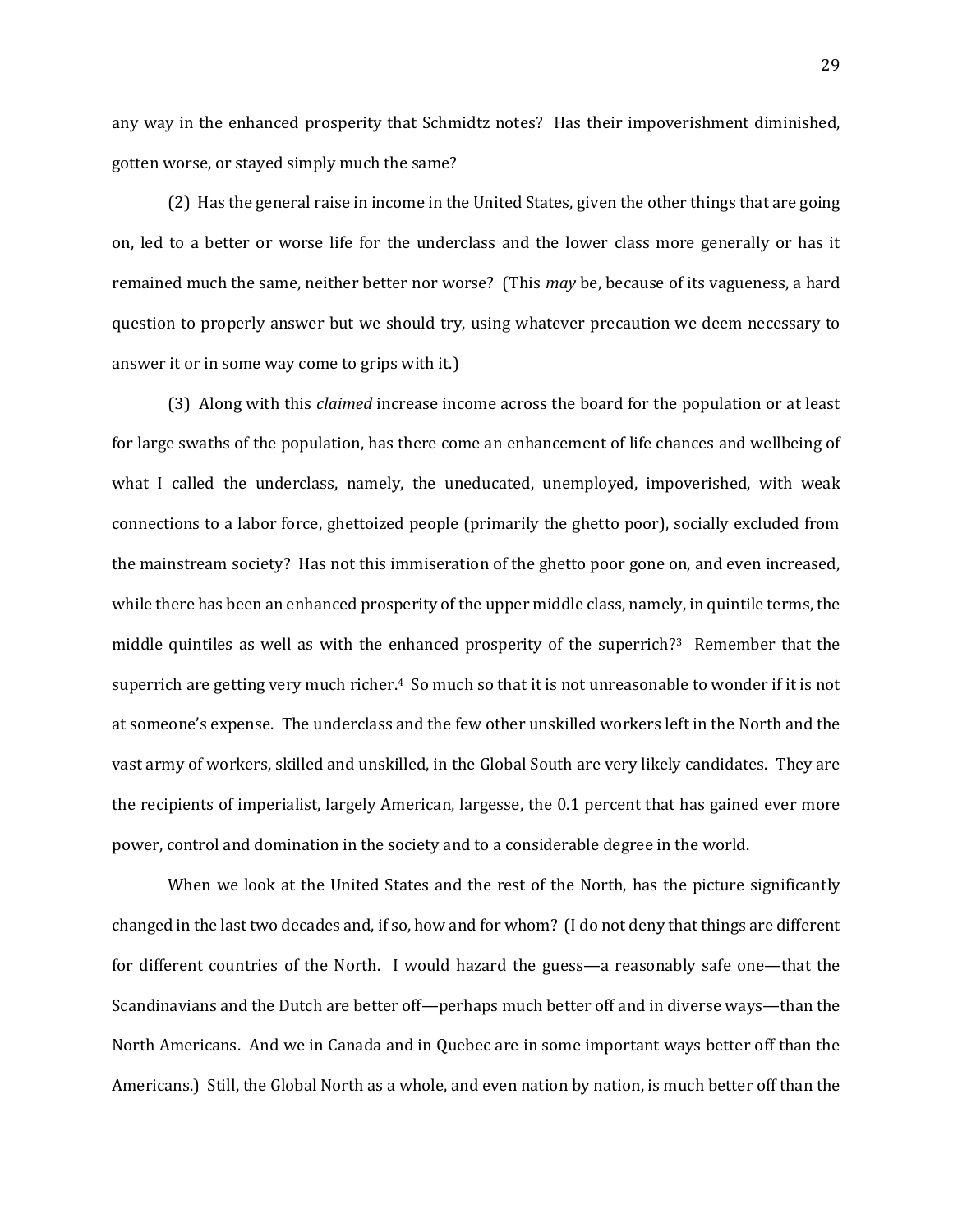Global South. So we need to ask both how it is in this respect in the Global North and in the Global South and how it is in the Global South when explicitly compared with the Global North. How has the picture changed in the last couple of decades in countries of the Global North and in countries of the Global South? Or has it significantly changed? And how has it changed globally? In some circumstances and for some purposes perhaps we should limit ourselves to certain countries in the Global North and in the Global South.

To the first of question it should be said that in many places (principally Africa) it has grown worse. But in Asia it has grown slightly better (think of China and India). But note that while poverty has slightly lessened, inequality has there as elsewhere grown staggeringly, though in some places more staggeringly than in others.

The second question is hard to properly answer. It seems to me (perhaps too informedly) to be the case that it has grown worse for people who once could eke out a parsimonious living on their own land who later had to abandon their land and seek employment in the cities. There they often, perhaps usually, do not find employment or when they do it is almost always employment that turns out to be in one way or another marginalized. And even when they precariously have some kind of job it is very poorly paid and often with harsh and sometimes dangerous conditions of work. So it seems to me that things will have become worse for those people. It, or so it seems, was better for them when they could keep and work their own land and eke out, even though poorly, a living from it. And that would seem to be so for a lot of people in the Global South who migrate from rural life to the shanty towns ringing the cities. That is for masses of people how things have, if I am right, become even worse. However, there seems typically to be no alternatives. (Are we back to Thatcher's TINA?) For one reason or another they cannot stay on the land (or so I perhaps too uninformedly believe). But I remember in the old Apartheid South Africa where I was repeatedly told, and (among others) by poor rural blacks, the very opposite. I do not know what generally would be said now and I do not know enough to be confident about what should be said. Certainly we must remember that people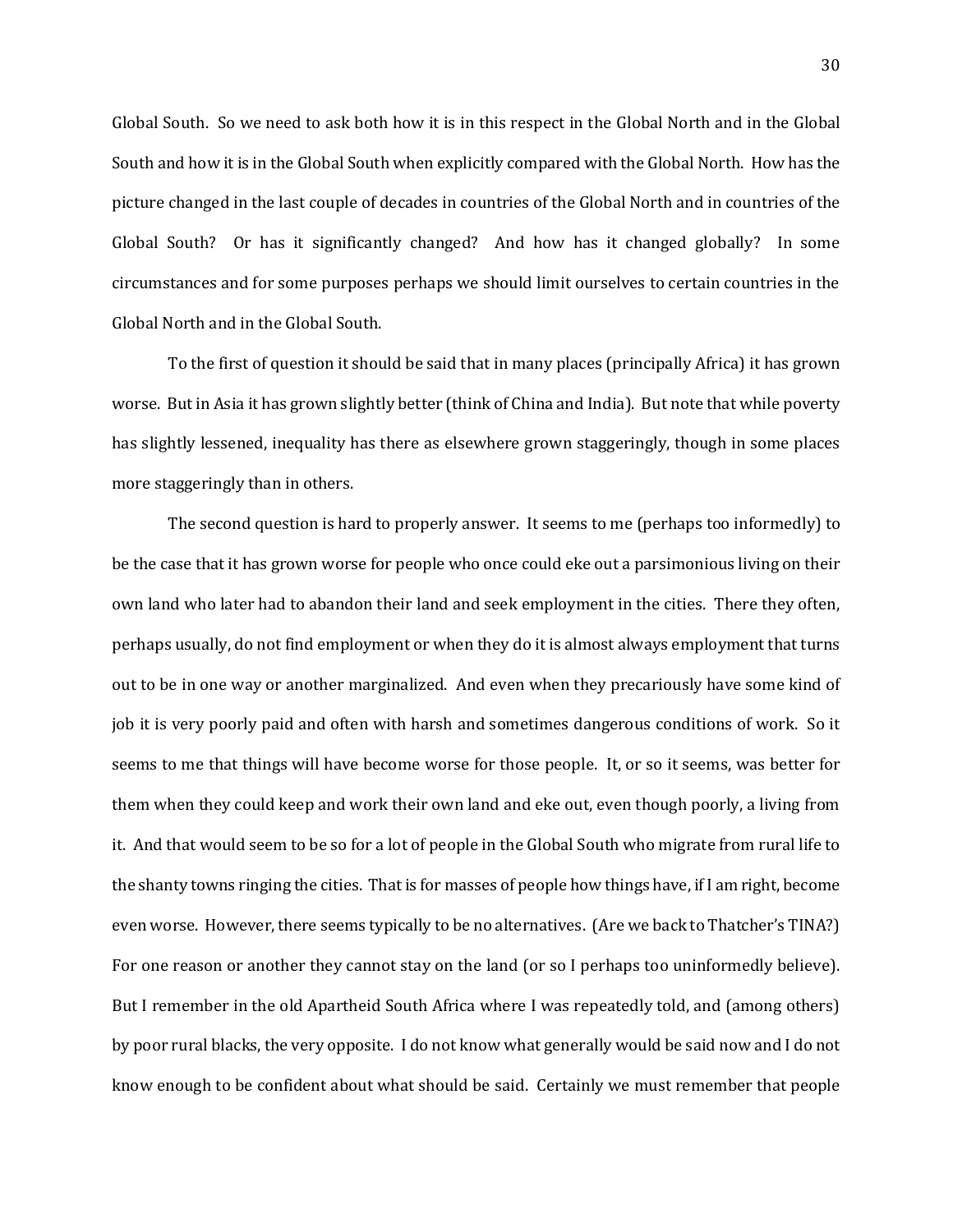who worked in the not greatest conditions in the mines made enough money to send remittances home. What would have happened to the women, children, and old left on the land, say, in the Transkei, without those remittances? Things are complicated. Perhaps there is no secure way of saying where the greater immiseration is, city or countryside.

The situation is even unclear for the wealthy and middling wealthy of the Global South. For such people to live in gated places is in some obvious respects better. They are in some respects safer and people who live there no infrequently live in sumptuous well apportioned homes and the like. But they still are in danger and more so than in many other situations that they could place themselves in. They could, as some do, move to one of the safer countries in the Global North. Certainly they are safer in Stockholm than in Durban. But if they remain with their gated homes in the Global South there still will be not infrequent situations where they are likely to be murdered, raped, stabbed, robbed, or subject to other forms of violence. They somehow have sometimes to go out of their homes. Even if they go to well guarded shopping malls tailored for the well off like the Brooklyn Mall in Pretoria, they still have to get there and back. Moreover, they are isolated with their own kind, all of whom are similarly isolated. Their lives in those ways are impoverished even when or perhaps most when—they refuse to acknowledge it. They live a life where there isn't much of a community and they are living in fear. Is there with such niches a more subtle way to an enhanced impoverishment? Yet it is certainly not the plain and manifest impoverishment of the shanty towns and in the slums of the Global North and Global South places are themselves very dangerous. It is almost obscene to compare the rich and middling rich with them. It is insulting to the truly impoverished and oppressed to make this comparison. Yet it also remains true that life in the gated villages and gated private homes has its problems. Neither in them nor in the shanty towns do we have places where people can flourish or have even a whiff of a *gemeinschaft*.

To the question 'Is there across the board in our world now more impoverishment than what went on before?' the answer should be in some respects yes and in some respects no. And in some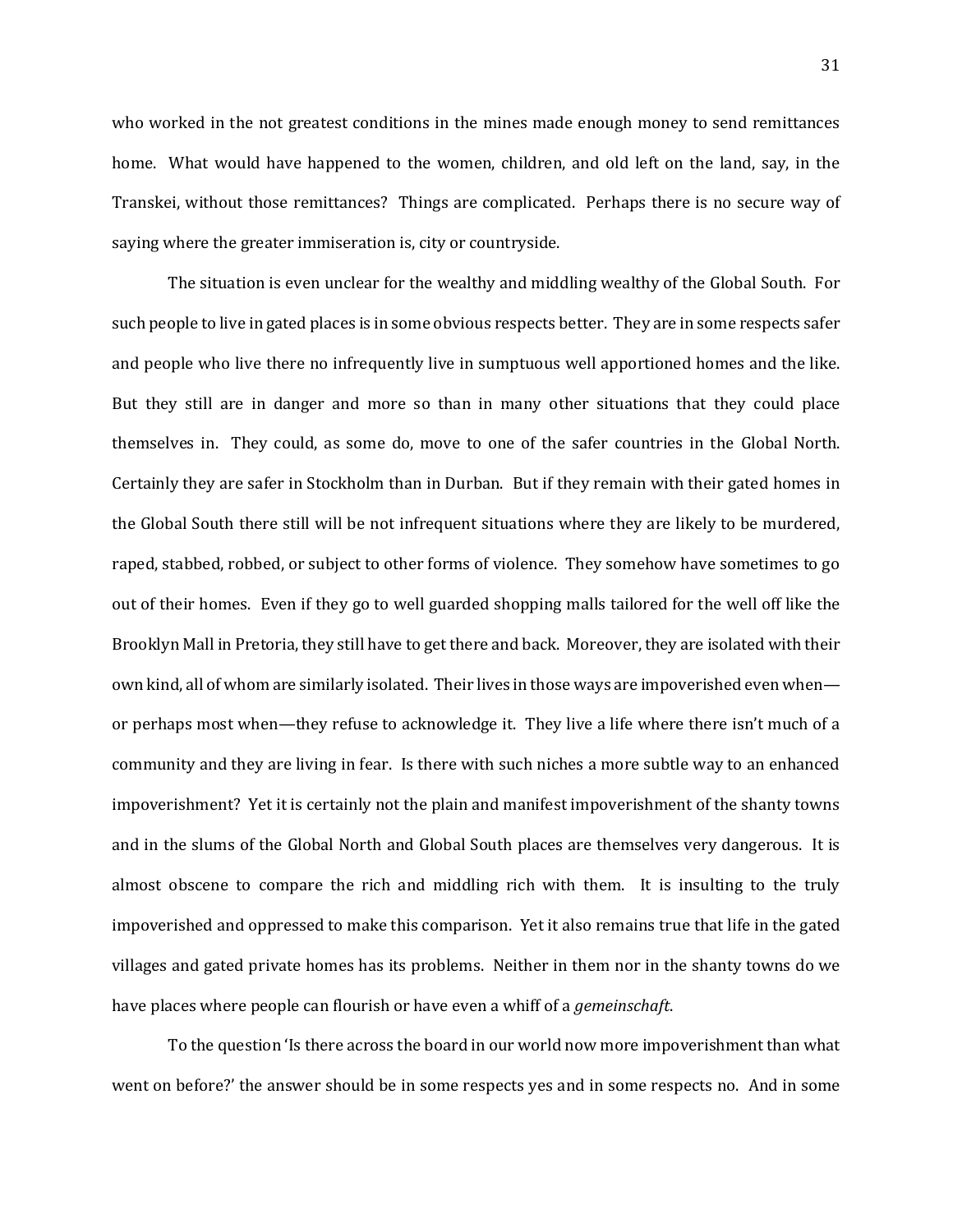respects it is indeterminate. That the wealthy and the middling well off are now both very constrained and not free of danger and things that make for an impoverishment of their lives is a plain reality in many parts of the Global South and even in some parts of the Global North—in the United States, the United Kingdom, France, Spain and Italy to take prominent examples.

Things are unclear here and need more examination and sorting out. But I want to return to a consideration of the underclass. There we have a considerable mass of people both in the Global North and the Global South who are members of the underclass or the lower class (unskilled workers). They are very often people who themselves or their parents or sometimes grandparents were once able to eke out a living by farming either on patches of land that were either their own or as sharecroppers. But the situation for them became such that they were not able to do so and so, they were in effect forced to migrate to slums that were either in, as in Harlem, in great cities or ringed the great cities as the shanty towns of Africa and South America. Life there was often without work or only marginal work. When people park their cars in the great cities or sometimes even smaller cities of South Africa they standardly pay someone to guard their car while they shop, go to a restaurant, to an attorney or doctor, and the like. Men (I have never seen a woman at such work) stand around on the streets waiting for a chance to guard someone's car. That usually is their only source of income. This is, to put it mildly, marginal work. There is work like this all over the Second and Third worlds. People en mass migrated to the cities. There they became the ghetto poor, standardly without work. They go from being poor to being still poorer. Adrift from work, they either get no social assistance at all or only a meager social assistance that is standardly doled out to them in ways that are undermining of their autonomy and self-respect. There are slums, well populated and standardly grossly so, on the outskirts of Mexico City, Manila, Sao Paulo, Lagos, Capetown, Johannesburg, Mumbai, and Karachi, to name a few. Life there is grim, indeed, very grim.

In the United States, preeminent among the countries of the North, there are huge ghettos in New York, Los Angeles, Philadelphia, Chicago, Buffalo, Syracuse, New Orleans, and Miami. The lives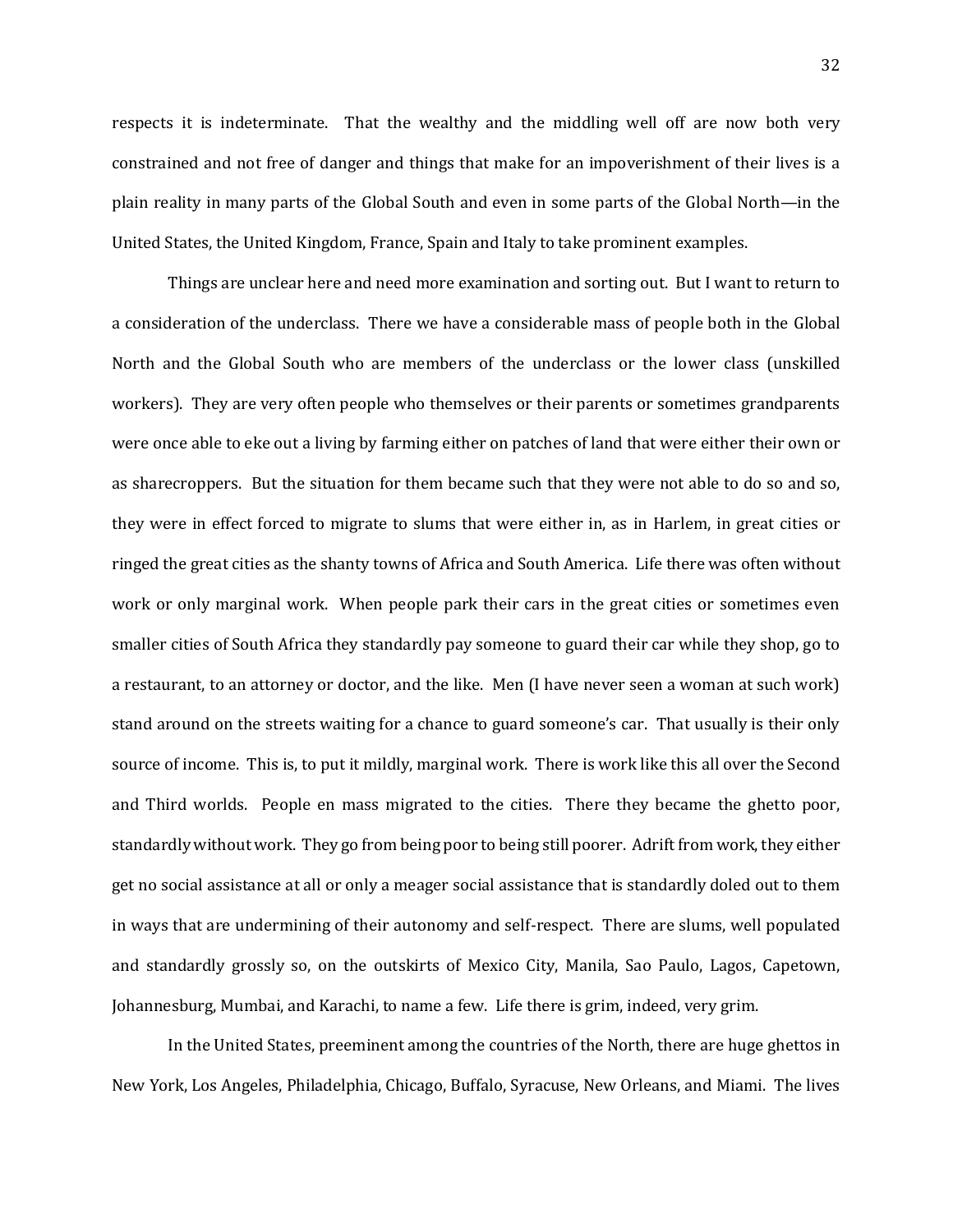of these ghetto poor, people of the underclass, are very grim and in many places seem to have gotten even worse than it was for their parents. There is an inclination to say for many of these places that for people, either themselves or via their parents coming out of a rural life, their lives are becoming worse than it was for their parents and grandparents. But we have to be careful with this. This may be a kind of grotesque romanticizing of things here. Here we need careful, well conceptualized empirical work by anthropologists and sociologists. I may in my judgments here be relying too much on impressions. Consider Levi-Strauss, to recall a remark of his where he speaks of living before the Second World War in Sao Paulo. (He was there not making an anthropological observation but giving his impression as a resident. It seems to me as someone who was for a while in Sao Paulo fifteen years ago and from Levi-Strauss's remarks that he was right. But these are impressionistic remarks but perhaps not worthless for all of that. But such remarks are in need of confirmation by careful anthropological/sociological observation that is very aware of the pitfalls here that emerge from dealing with what is an evaluative notion. We should not just say off the top of our heads that it was a better place to live then than now or that even when more people who had lived there at both times would say that it was better then than now. We can, and often do, say such things, and indeed justifiably. Still, we need to know why it is said that it was better and whether the answer is borne out by the facts. Here we need social science confirmation or information or discomfirmation.

People in saying it was better would say things like it was less stressful, less alienating, less crowded, there was less crime and confrontations, less pollution, less difficulty traveling around the city, less noise, there was less poverty. Sao Paulo, they would go on to say, was more secure. There was more solidarity between people, more leisure, personal relations were friendlier, and people were more cooperative. In general there was more leisure and more neighborliness. If many people say that and did not say other things that countered that and if we had a good survey of people's opinions here and we had good evidence from the records that there was less crime, less poverty, less stress, less crowdedness, more neighborliness, and the like, we would have strong added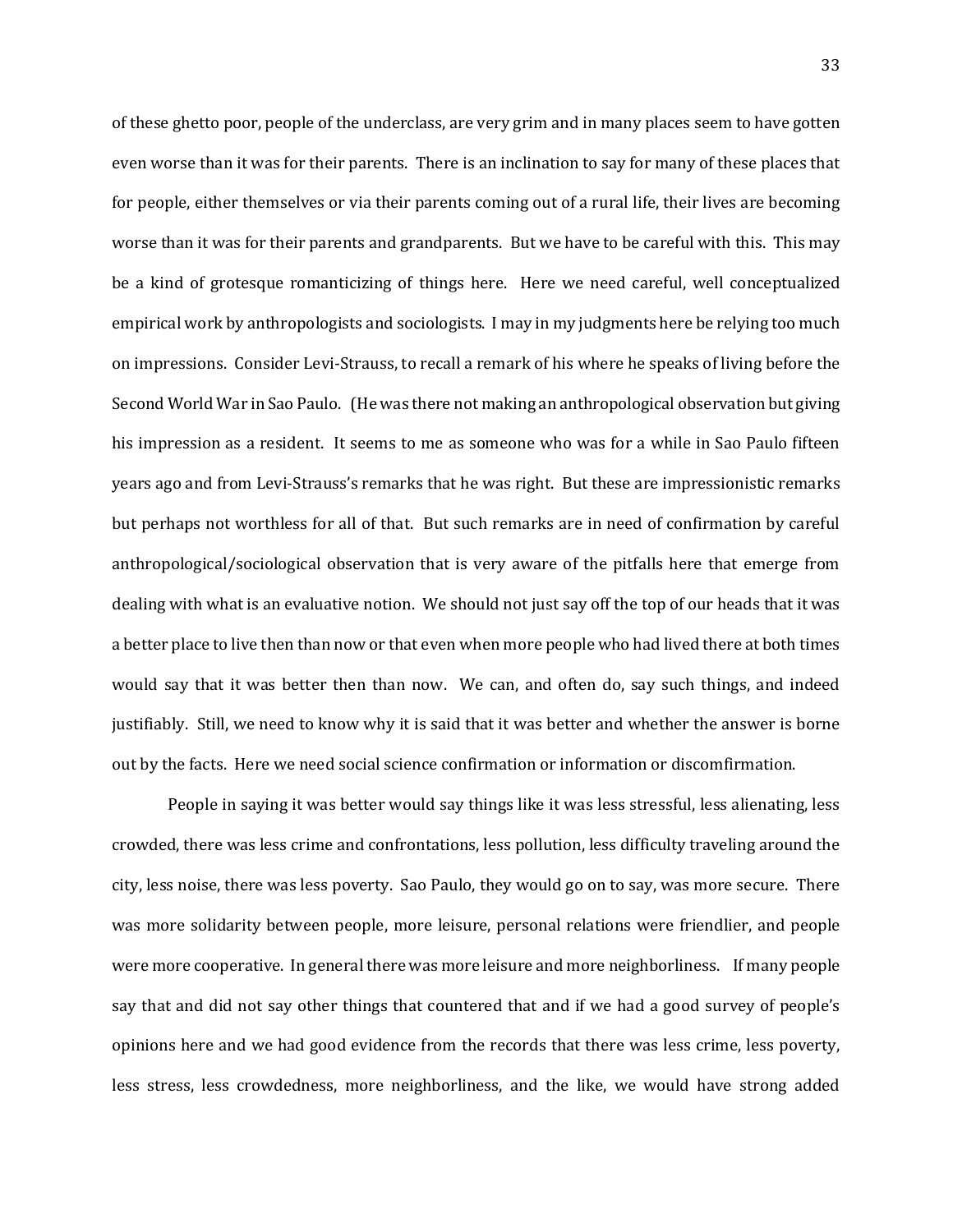collaboration of that judgment. With such information about states of affairs and people's feelings here, we would have good reason, though not conclusive evidence, that Levi-Strauss's impressionistic observation was sound.

Similarly, we very much need careful anthropological or sociological confirmation or disconfirmation of the statements that both Schmidtz and I have been making. We can't settle these matters in our armchairs and certainly not by simply using conceptual sophistication. We need empirical investigation and warrant which neither Schmidtz nor my impressionistic observations provide. (Do we have here a philosopher's malaise pointing to the futility of purely conceptual work illustrated or bolstered with a few empirical impressions not brought against the bar of testability? For that we need anthropological or sociological observations.)

The third question also needs careful social science research. It seems to me that the trajectory of world history in the last few decades has led to a recognition that there has been an increased weakening of the working class—something that was already going on before that but has now accelerated. Their power has been eroded in favor of the superrich and the capitalist class in general, particularly the corporate capitalist class. I speak here of the period around 1975 until now (2009). But again, my judgment may be too impressionistic and not sufficiently empirically based. Some of us Marxists and other lefties think that in our times the ruling class has gained in strength and domination. Indoctrination by the media is very pervasive, successful, and *sometimes* very subtle and indirect, particularly when it is directed at more educated strata. It is not at all like the propaganda of *Neues Deutchland,* an instrument of the old East German state. Working class resistance has been weakened by the ruling class, or if you do not like 'ruling class' just use the term 'superrich'—the richest 0.1 percent in the world. This ruling class of superrich functions effectively as an elite which with its house intellectuals and spokespersons manufacture consent.

The extent of inequality is much worse than it was a few decades ago. Again, remember *The Economist*'s statistics. It has increased between countries both in the Global North and in the Global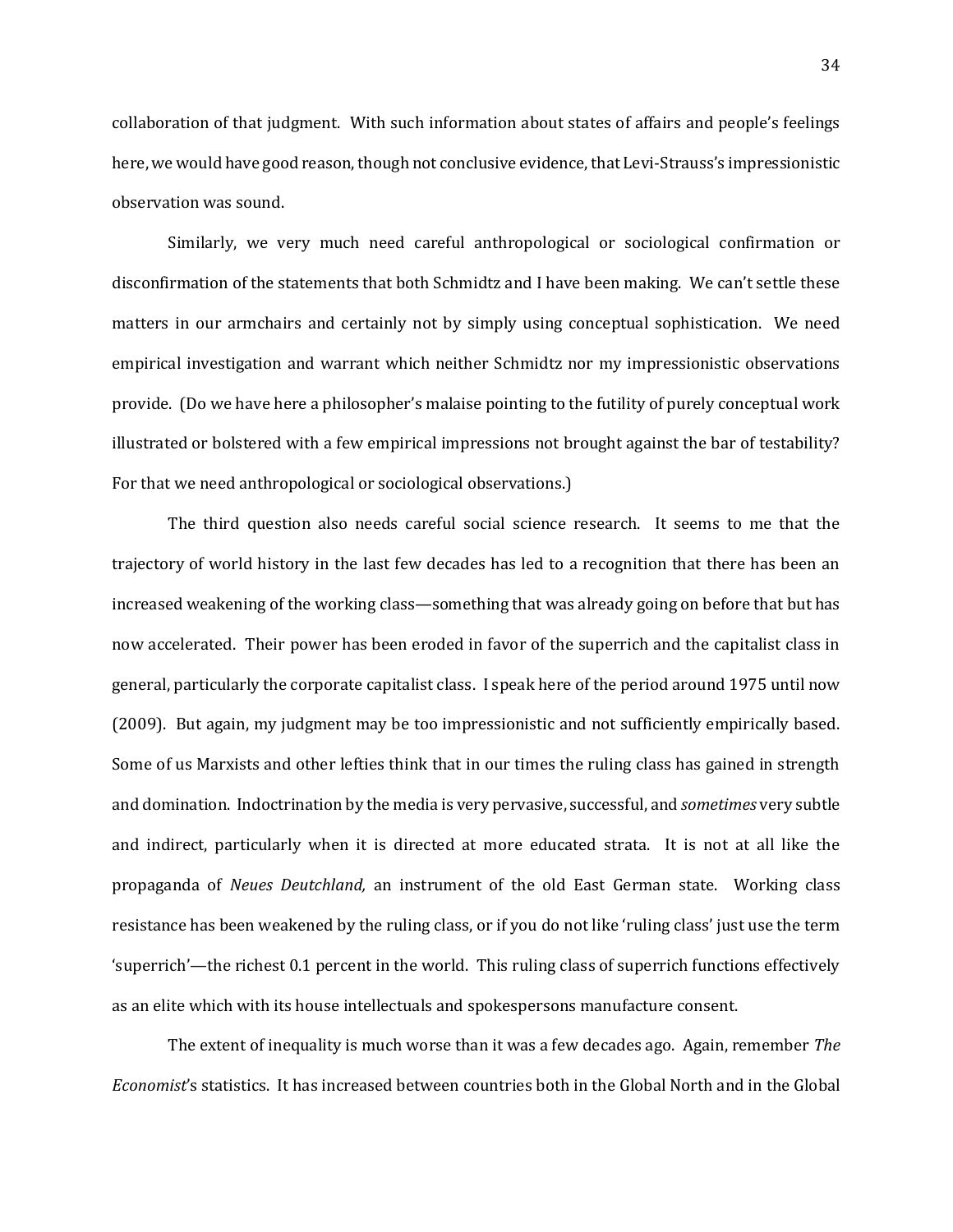South, between countries in the Global North and between countries in the Global South, e.g., South Africa and Mali, and within all countries of the Global North and the Global South. There has been increased inequality between the North and South generally. In all these situations inequality is growing. Leonard Cohen to the contrary notwithstanding, neither freedom nor equality is coming to the USA, at least not in the foreseeable future. That notwithstanding, we should fight for *more*  equality and freedom and reason carefully considering how we might achieve that and then apply that realization.<sup>5</sup> (Freedom and equality as Rawls shows us are very closely linked. We can't have much of one without the other.) But we should not kid ourselves into believing they are around the corner. Our world is terribly inegalitarian and unjust. We must face the hard fact that it is going to be, if we ever get there at all, a long hard slog. And we must steel our determination to stay with it.

The questions I have been raising are mostly empirical questions. They cannot be answered by purely, or even at all, by conceptual inquiries even with enhanced conceptual precision. They cannot be settled in the philosopher's study—what Hume called the philosopher's closet—or by reflection, even by careful non-evasive reflection. They require social science investigation and research (sociological, anthropological, and economic). Philosophers *perhaps* can sometimes help by precising their questions or being good trend spotters—though here they usually do not know enough to do the latter—and by challenging assumptions and poorly posed questions or poorly stated answers though others, lawyers and historians, for example, can do that as well. Perhaps often better. Philosophers have no claim to special expertise here or any kind of monopoly here. It is a philosopher's conceit to think otherwise. Though it is a province of philosophers, it is not their unique province and it is not clear or even evident that their various doctrinal and methodological conceptions give them any advantage or leverage here—though it is not clear or evident that it sometimes does not. We should be open minded here but also very sceptical.

However, what is required is that we must have in answering them, if we can, some empirically well-grounded answers. But that requires social science investigation or a relying on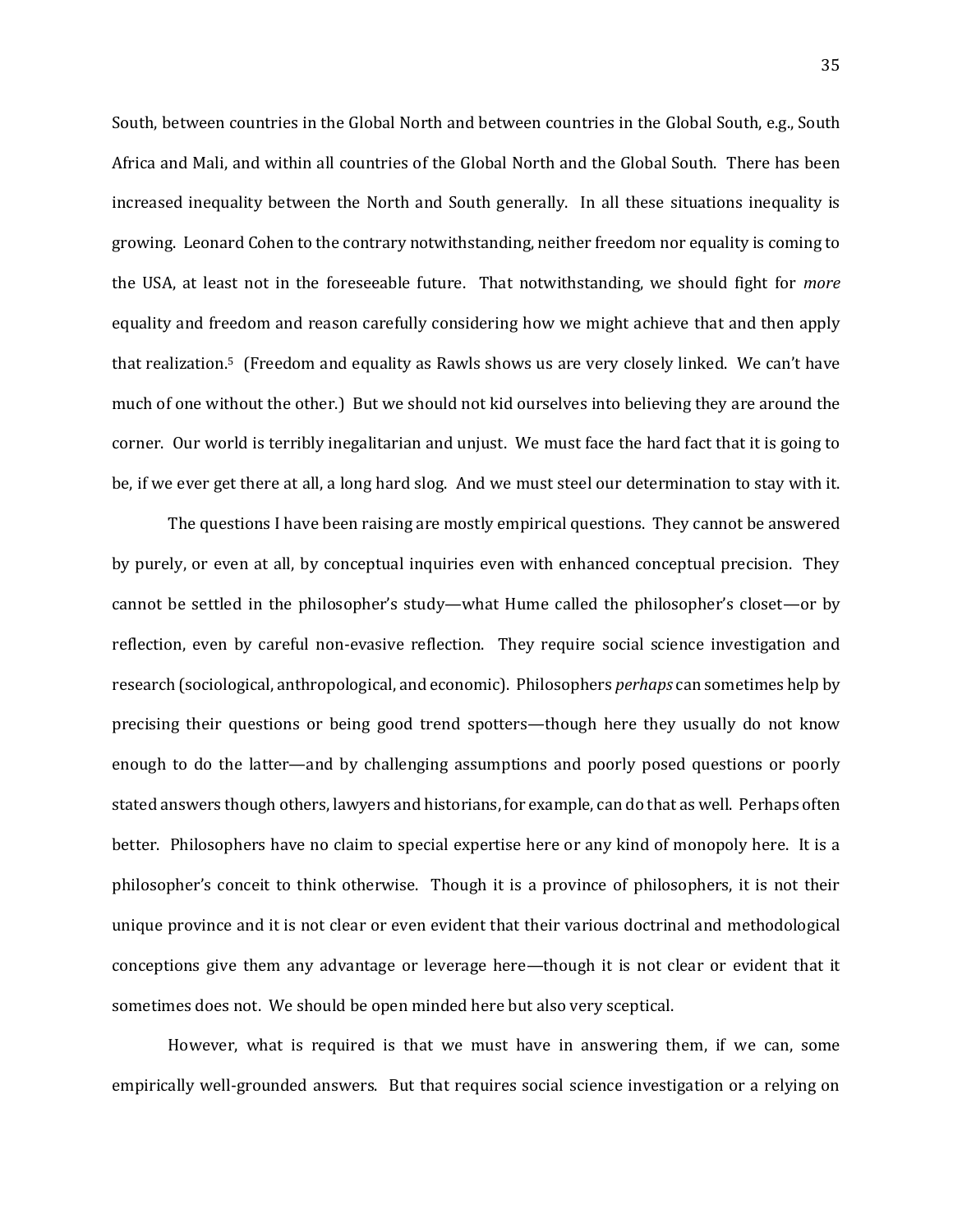such investigations. This is crucial and, though there may be an armchair side to it, the major side is careful conceptually sophisticated empirical research, experimental design, hypothesis construction and testing. In general, an experimental approach and sometimes good statistical inquiries. All of these are essential and none are easy to carry out. John Dewey's defense of what he called the experimental method, while overstated, has its point. Philosophers may get impatient with such investigations but they should resist such impatience. Some things may seem obvious and not need empirical investigation and sometimes this is true. Doing so is just pedantry. Still, sometimes with these 'pedantic investigations' we may get some surprises. Some things which seem obvious may turn out to be false or to be very problematic.

I am naïve about statistical matters, though I have Schmidtz's beliefs and worries about how misleading and mistaken number crunching can be. But that includes with me scepticism about some of his own utilizations of statistics. I think that before we try to do statistics around the issues I have been talking about that we should first carefully and perspicuously describe and conceptualize our claims and reflect carefully on the questions and on their formulation that we want to do statistics on. To, that is, set out for statistical articulation. We should do that before we do the statistical investigation.<sup>6</sup>

The questions I have raised in this addendum seem to me to be such questions, though they may require more clarification than I have given them. All the same, adequately clarified or not, they pose, I believe, central considerations that very much need to be empirically dealt with. They are issues that Schmidtz lets pass by.

One final issue—I, like Schmidtz, am a philosopher and, also like him, I am somewhere in the ballpark of the analytic tradition, though I am a maverick more than him and, I believe, not without reason that we should be such. I do not share G. A. Cohen's firm belief that this severely analytical path is the right and only path to take (Cohen 2000, xxii-xxvi).7 But like Schmidtz I feel more at home with conceptual matters rather than with empirical ones. When it comes to making empirical claims,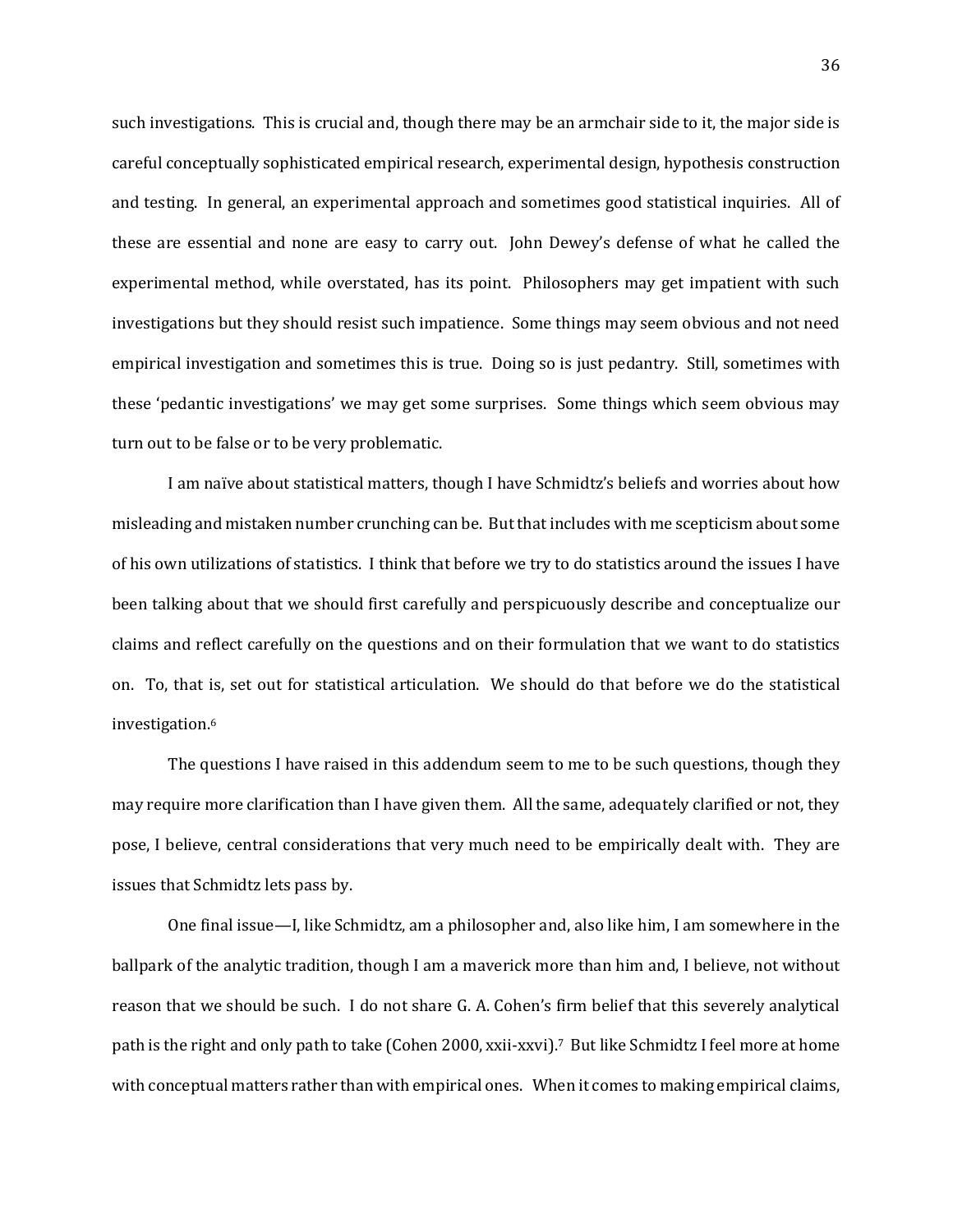I am wary about my capacity to deliver the empirical goods. Too often, my thinking here is impressionistic. Like Schmidtz, I trust myself more with conceptual matters. It is not that I trust claims concerning conceptual matters more than those concerning reasonably complicated empirical matters, but that I trust *myself* more about claims *I* make about conceptual matters more than those I make about reasonably complicated empirical matters that ask for empirical research. I am all too aware that I do not have the proper background.

In this addendum I have assumed the correctness of some important empirical matters. But I feel unsure about some of that. I would like to see them backed up by empirical research. I expect they can be but expectations are not enough. Moreover, this is no place to just rely on robust Moorean common sense (though there is a place for that over epistemological and metaphysical matters and there Moore applied common sense to them to very good effect). But I believe that that notwithstanding, that over moral issues relevant to social and political inquiry, including normative inquiry, our conceptual inquiries, to have traction, must be rooted in empirical inquiries and rest on some empirically validated claims. Sen rightly says that "the old idea that while theorists argue, the empirical economists must give each claimant a fair shot has some rough wisdom" (Sen 2009, 48). Still, we cannot content ourselves with just doing conceptual analysis when we do philosophy, particularly social and political philosophy. There are some rough seas out there but that is unavoidable.8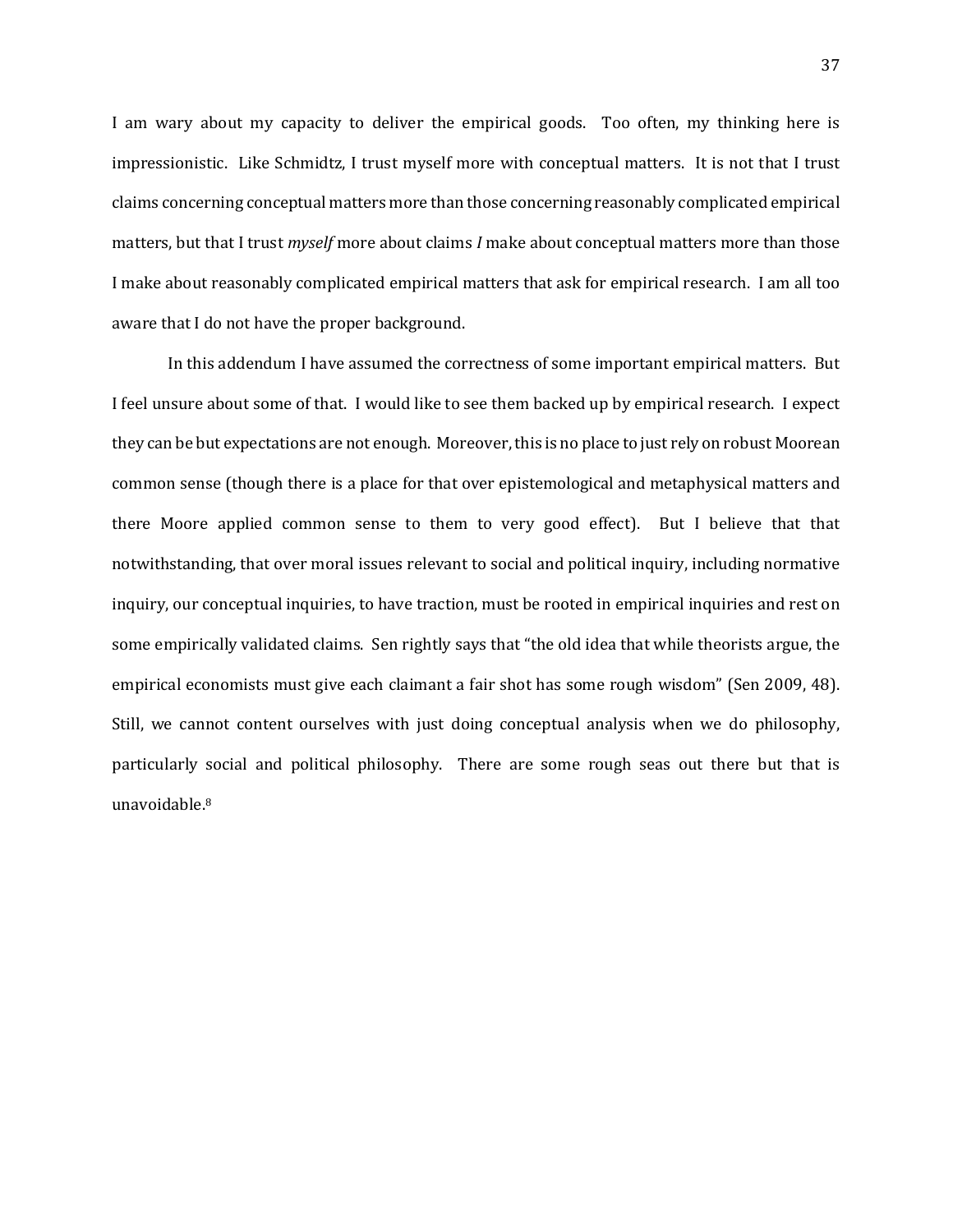## **Notes**

 $\overline{a}$ 

<sup>2</sup> This may be all too functional, indeed perhaps *ersatz* functional. Things, it could reasonably be said, are not so designed or so planned out. Perhaps not, but when we look at our societies with a cool eye we observe, planned or not, something very much like what I described as going on. This characterization, of course, is interpretive. But it is, or so I think, a useful and plausible interpretive description. The functional talk could be dropped, but I see no need to do that.

<sup>3</sup> I have come to wonder if shifting to quintile terms instead of sticking with class terms of strata terms is a hat trick. What seemed like a neutral classifying matter may in reality be an obfuscating and ideological move. I don't know that and I do not have a very good reason for being suspicious. But I suspect this matter deserves examination. But we also should be careful about hunches or suspicions rooted too much in ignorance. They may be paranoid or at least some kind of fantasy.

<sup>4</sup> But is the meltdown going to crimp their style? I hope so.

<sup>5</sup> There are, of course, normative, if you will moralistic, remarks, but they involve thick descriptive/evaluative concepts and thus can be empirically supportable. See Putnam (2002).

<sup>6</sup> Yet in the past few pages I have been doing some Aegean stable cleaning. Do we philosophers have some expertise here?

<sup>7</sup> For some good critiques see Chandra Kumar (2008, 185-211) and Callinocos (2006, 254-60).

<sup>8</sup> William Julius Wilson (a Harvard sociologist) tries to tighten up the characterization of the underclass. The attempt is worth careful study and would supplement what is written in this addendum.

## **Bibliography**

Amin, Samir (2006): "Conceptualizing and Measuring Poverty." In David Grusky and Ravi Kanbur, eds., *Poverty and Inequality.* Stanford, CA: Stanford University Press, 30-46.

\_\_\_\_\_\_\_. (2008): "'Market Economy' or Oligopoly-Finance Capitalism"? *Monthly Review* Vol. 59, no. 11, 51-61.

Anderson, Elizabeth (1999): "What is the Point of Equality?" *Ethics* Vol. 109, 287-337.

Arneson, Richard (2007): "Does Social Justice Matter? Brian Barry's Applied Political Philosophy." *Ethics* Vol. 117, no. 3, 311-412.

Barry, Brian (1992): *Theories of Justice.* Berkeley, CA: University of California Press.

\_\_\_\_\_\_\_ (1995): *Justice as Impartiality.* Oxford, UK: Clarendon Press.

\_\_\_\_\_\_\_ (2005): *Why Social Justice Matters.* Cambridge, UK: Polity Press.

\_\_\_\_\_\_\_ (2008): "Reply to Goodin, Schmidtz, Arneson." *Ethics* Vol. 118, no. 4, 687-710.

<sup>1</sup> That the Right makes much use of the conception of the culture of poverty does not necessarily mean that it owns it or that it is not useful for the Left as well.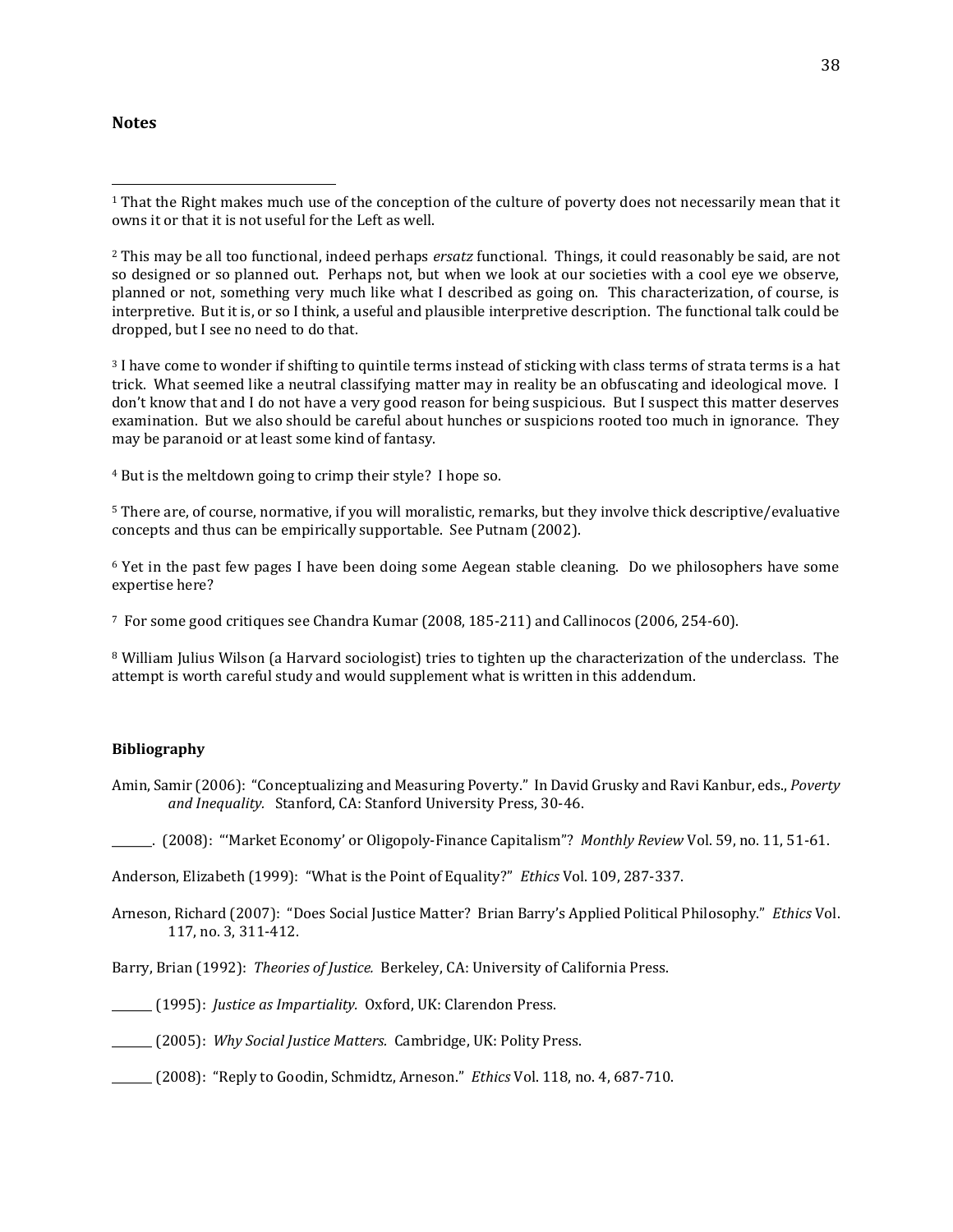Berlin, Isaiah (1969): *Four Essays on Liberty.* Oxford, UK: Oxford University Press.

\_\_\_\_\_\_\_ (1980): *Concepts and Categories*. Oxford, UK: Oxford University Press.

 $\overline{a}$ 

- \_\_\_\_\_\_\_ (2007): *Political Ideas in the Romantic Age: Their Rise and Influence on Modern Thought.* London, UK: Random House.
- Boonin, David (2009): "Review of David Schmidtz, *Person, Polis, Planet: Essays in Applied Philosophy*." *Ethics* Vol. 119, no. 2, 382-86.
- Callinicos, Alex (2001): *Against the Third Way.* Cambridge, UK: Polity Press.
- Danner, Mark (2009): "The Secret Red Cross Report on U.S. Torture at Black Sites." *The New York Review of Books* Vol. LVI, no. 6, 69-71.
- Goodin, Robert (2007): "Why Social Justice is not all that Matters: Justice, the First Virtue." *Ethics* Vol. 117, no. 3, 413-32.
- Grusky, D. and Ravi Kanbur, eds., (2006): *Poverty and Inequality* (Stanford, CA: Stanford University Press).

Koont, Sinan (2009): "The Urban Agriculture of Havana." *Monthly Review* Vol. 60, no. 8, 44-61.

- Kumar, Chandra (2006): "Philosophy, Determinism and Moral Responsibility in Times of Atrocity." In Pedro Alex Tabensky, ed., *Judging and Understanding*. London, UK: Ashgate, 153-74.
- Levine, Andrew (1993): *The General Will: Rousseau, Marx, Communism.* Cambridge, MA: Cambridge University Press.

Macpherson, C. B. (1966): *The Real World of Democracy.* Oxford, UK: Clarendon Press.

- Michaels, Walter (2006): *The Trouble with Diversity: How We learned to love Identity and Ignore Inequality.* New York, NY: Metropolitan Books.
- \_\_\_\_\_\_\_ (2009): "Respecting Diversity Isn't Enough." *Le Monde diplomatique*, 12-13.

Nielsen, Kai (1985): *Equality and Liberty: A Defense of Radical Egalitarianism.* Totowa, NJ: Rowan and Allenheld.

- \_\_\_\_\_\_\_ (2006): "Is to Understand to Forgive or at Least not to Blame?" In Pedro Alex Tabensky, ed., *Judging and Understanding*. London, UK: Ashgate, 175-98.
- \_\_\_\_\_\_\_ (2009a): "On there being Wide Reflective Equilibrium: Why it is Important to Put it in the Plural." *Windsor Yearbook of Access to Justice.* Forthcoming.

\_\_\_\_\_\_\_ (2009b): "The Global Crises of Values: The Poverty of Moral Philosophy." Forthcoming.

\_\_\_\_\_\_\_ (2010): "Am Ambition or Transcendence: Habermas on Truth." Forthcoming.

Orwell, George (1962): *Homage to Catalonia.* London, UK: Penguin Books.

Pogge, Thomas (2002): *World Poverty and Human Rights.* Cambridge, UK: Polity Press.

\_\_\_\_\_\_\_ (2008): "Is Growth Really Good?" *Dissent* (Winter), 66-77.

Rawls, John (1971): *A Theory of Justice.* Cambridge, MA: Harvard University Press.